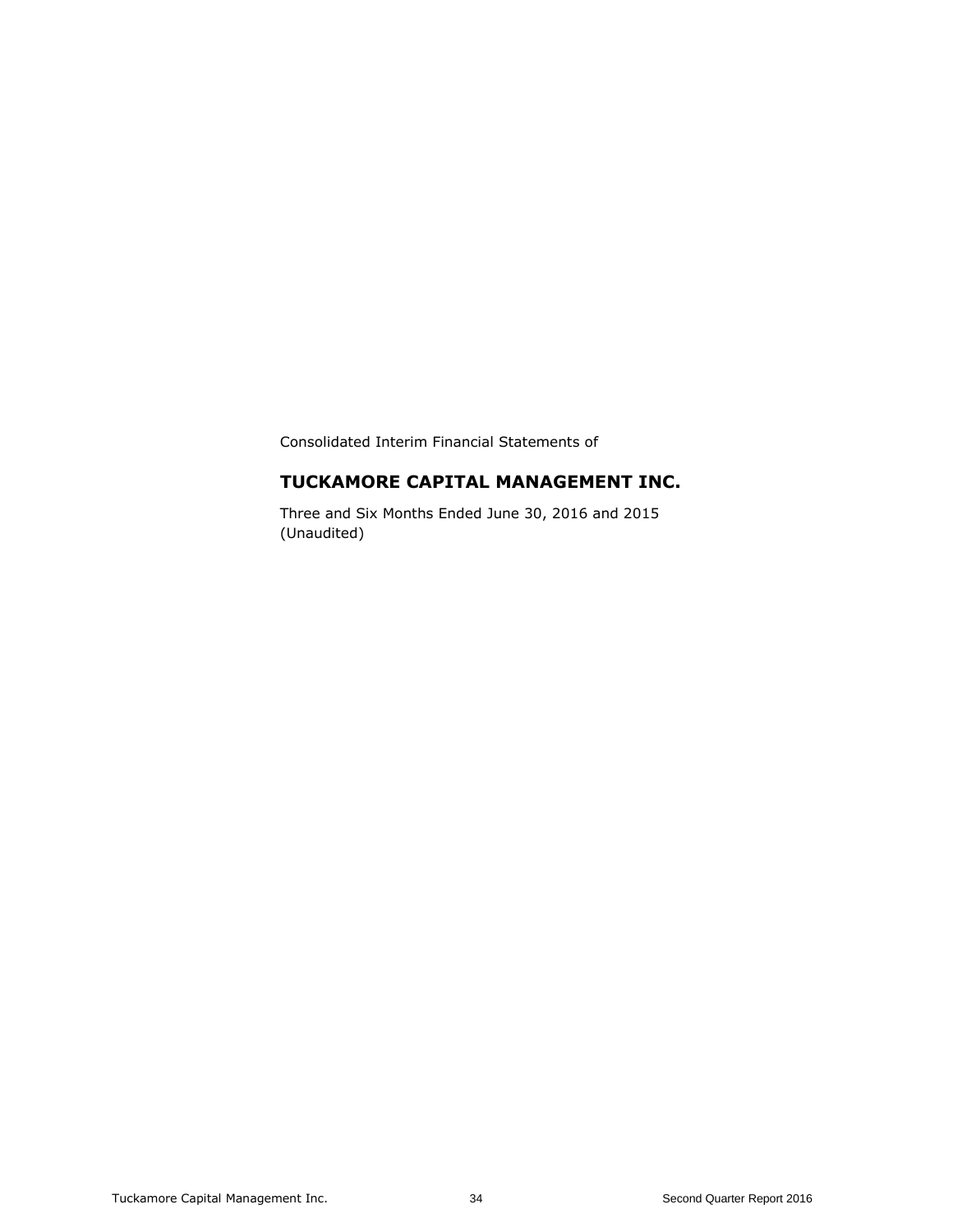Consolidated Interim Balance Sheets (In thousands of Canadian dollars) (unaudited)

|                                                                                  | June 30, 2016 | December 31, 2015 |
|----------------------------------------------------------------------------------|---------------|-------------------|
| Assets                                                                           |               |                   |
| <b>Current Assets:</b>                                                           |               |                   |
| Cash and cash equivalents                                                        | \$<br>7,639   | \$<br>24,409      |
| Cash and short-term investments held in trust                                    | 980           | 4,380             |
| Accounts receivable                                                              | 48,688        | 76,089            |
| Inventories                                                                      | 3,453         | 3,114             |
| Prepaid expenses                                                                 | 2,339         | 2,357             |
| Other current assets                                                             | 1,945         | 114               |
| Current assets of discontinued operations and assets held for sale (note 2)      |               | 54,310            |
| Total current assets                                                             | \$<br>65,044  | \$<br>164,773     |
| Property, plant and equipment (note 3)                                           | 28,316        | 30,873            |
| Long-term investments                                                            | 2,299         | 8,000             |
| Goodwill (note 4)                                                                | 22,288        | 30,988            |
| Intangible assets                                                                | 17,127        | 18,904            |
| Other assets (notes 2 and 5)                                                     | 6,162         |                   |
| <b>Total assets</b>                                                              | \$<br>141,236 | \$<br>253,538     |
| Liabilities and Shareholders' Deficit                                            |               |                   |
| Current liabilities:                                                             |               |                   |
| Accounts payable and accrued liabilities                                         | 21,456        | 32,132            |
| Current portion of obligations under finance leases                              | 4,574         | 4,685             |
| Senior credit facility (note 5)                                                  |               | 58,482            |
| Secured Debentures (note 5)                                                      |               | 174,311           |
| Current liabilities of discontinued operations and assets held for sale (note 2) |               | 42,637            |
| Total current liabilities                                                        | \$<br>26,030  | \$<br>312,247     |
| Obligations under finance leases                                                 | 4,866         | 6,347             |
| Senior secured debentures (note 5)                                               | 171,485       |                   |
| Convertible secured debentures (note 5)                                          | 24,172        |                   |
| Shareholders' deficit                                                            | (85, 317)     | (65,056)          |
| Total liabilities & shareholders' deficit                                        | \$<br>141,236 | \$<br>253,538     |

The accompanying notes are an integral part of these financial statements.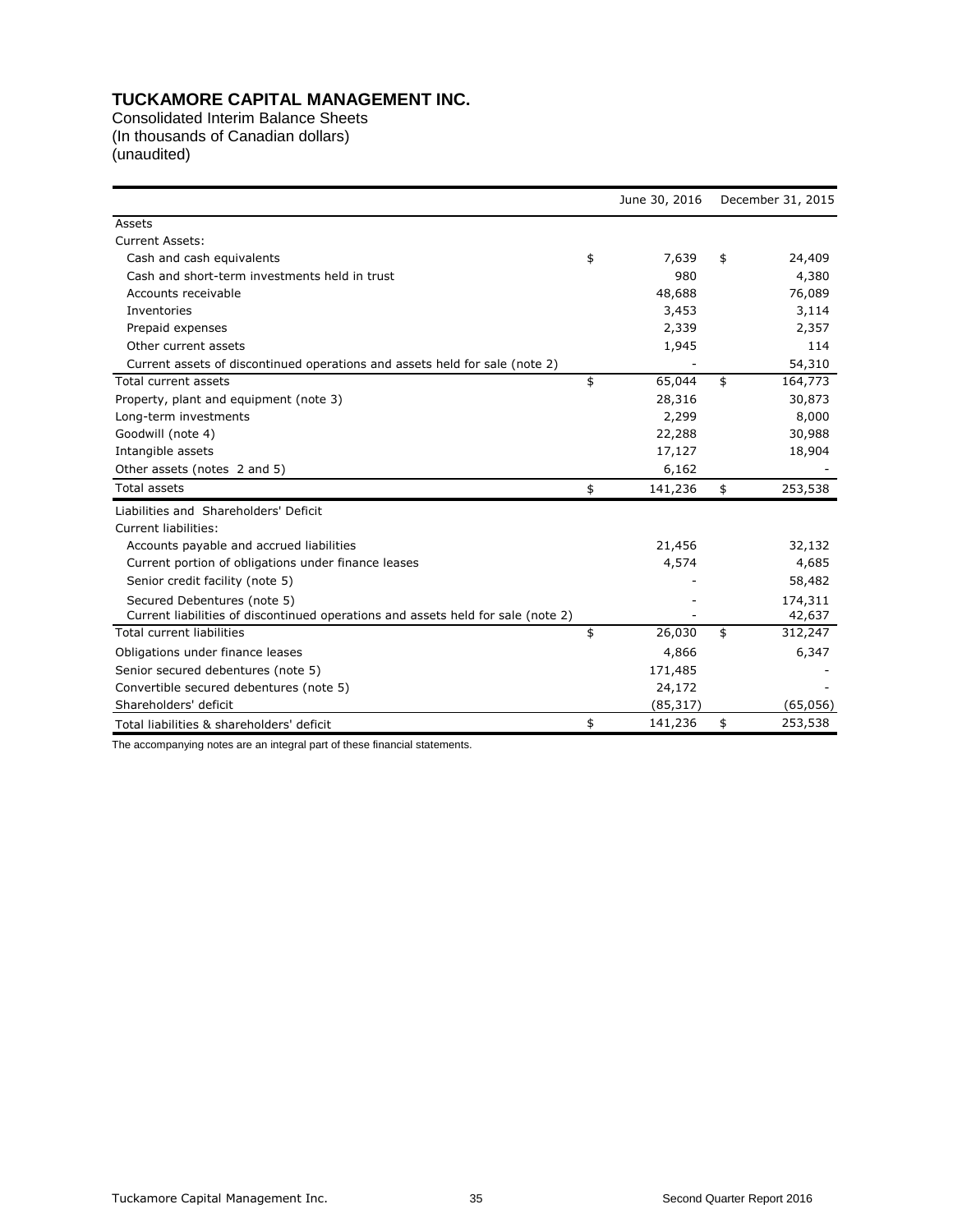Consolidated Interim Statements of Loss and Comprehensive Loss (In thousands of Canadian dollars, except per share amounts) (unaudited)

|                                                       |    | Three months ended<br>June 30, |                                |                              | Six months ended | June 30, |                       |
|-------------------------------------------------------|----|--------------------------------|--------------------------------|------------------------------|------------------|----------|-----------------------|
|                                                       |    | 2016                           | 2015                           |                              | 2016             |          | 2015                  |
|                                                       |    |                                | Restated <sup>1</sup>          |                              |                  |          | Restated <sup>1</sup> |
|                                                       |    |                                |                                |                              |                  |          |                       |
| Revenues                                              | \$ | 61,335                         | \$118,536                      |                              | \$129,975        |          | \$210,504             |
| Cost of revenues                                      |    | (55, 870)                      | (103, 608)                     |                              | (119, 194)       |          | (183, 846)            |
| Gross profit                                          |    | 5,465                          | 14,928                         |                              | 10,781           |          | 26,658                |
| Selling, general and administrative expenses (note 5) |    | (3, 725)                       | (4,030)                        |                              | (8,623)          |          | (9, 597)              |
| Amortization of intangible assets                     |    | (901)                          | (1,408)                        |                              | (1,802)          |          | (2,818)               |
| Depreciation                                          |    | (1,586)                        | (2,029)                        |                              | (3, 134)         |          | (4,019)               |
| Income (loss) from long-term investments              |    | 80                             | 653                            |                              | (155)            |          | 708                   |
| Interest expense, net                                 |    | (4,704)                        | (5,793)                        |                              | (10, 945)        |          | (11, 745)             |
| Gain on sale from assets held for sale (note 2)       |    |                                |                                |                              | 1,114            |          |                       |
| Restructuring costs                                   |    |                                | (2,607)                        |                              |                  |          | (2,607)               |
| Write-down of goodwill (note 4)                       |    |                                |                                |                              | (8,700)          |          |                       |
| Loss from continuing operations                       | \$ | $(5,371)$ \$                   | (286)                          |                              | \$ (21, 464)     | \$       | (3,420)               |
| Income tax expense - current                          |    | (20)                           | (20)                           |                              | (19)             |          | (20)                  |
| Income tax recovery - deferred (note 7)               |    |                                | 1,816                          |                              |                  |          | 3,370                 |
| (Loss) income from continuing operations              | \$ | (5, 391)                       | 1,510<br>\$                    |                              | \$ (21,483) \$   |          | (70)                  |
| Loss from discontinued operations                     |    |                                |                                |                              |                  |          |                       |
| (net of income taxes) (note 2)                        |    | (1, 325)                       | (7, 784)<br>\$                 | \$                           | (6,050)          |          | \$(10,620)            |
| Net loss and comprehensive loss                       | \$ | (6,716)                        | (6, 274)<br>\$                 | \$                           | (27, 533)        | \$       | (10,690)              |
| (Loss) income per share (note 8)                      |    |                                | Three months ended<br>June 30, | Six months ended<br>June 30, |                  |          |                       |
|                                                       |    | 2016                           | 2015                           |                              | 2016             |          | 2015                  |
| Basic:                                                |    |                                |                                |                              |                  |          |                       |
| Continuing operations                                 | \$ | (0.05)                         | 0.01<br>\$                     | \$                           | (0.20)           | \$       | (0.00)                |
| Net loss                                              | \$ | $(0.06)$ \$                    | $(0.06)$ \$                    |                              | $(0.25)$ \$      |          | (0.10)                |
| Diluted:                                              |    |                                |                                |                              |                  |          |                       |
| Continuing operations                                 | \$ | (0.05)                         | 0.01<br>\$                     | \$                           | $(0.20)$ \$      |          | (0.00)                |
| Net loss                                              | \$ | (0.06)                         | (0.06)<br>\$                   | \$                           | (0.25)           | \$       | (0.10)                |

The accompanying notes are an integral part of these financial statements.<br><sup>1</sup>Certain amounts shown here do not correspond to the interim consolidated financial statements previously published for the three and six months ended June 30, 2015. Please refer to note 12 for more details.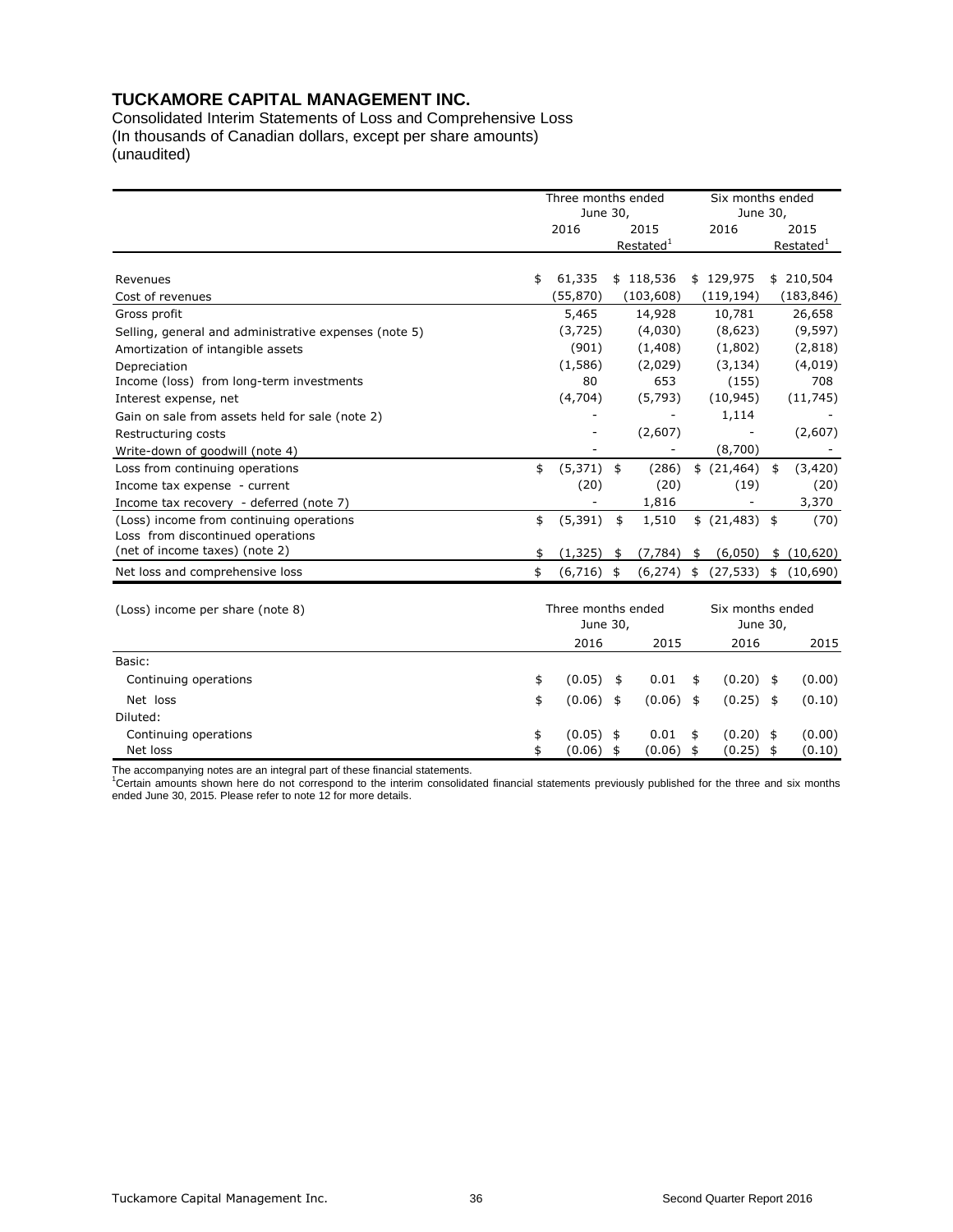Consolidated Interim Statements of Shareholders' Equity and Deficit (In thousands of Canadian dollars, except per share amounts) (unaudited)

|                                                                                                                           | Number of<br>shares |      | Shareholders'<br>Capital |      | Deficit                      |  |                        |     |                                  |  | Contributed<br>Surplus |  | Total<br>Shareholders'<br>Equity |
|---------------------------------------------------------------------------------------------------------------------------|---------------------|------|--------------------------|------|------------------------------|--|------------------------|-----|----------------------------------|--|------------------------|--|----------------------------------|
| Balance - December 31, 2015<br>Net loss for the period<br>Equity component of the convertible secured debentures (note 5) | 109,941,241         | S.   | 461,758<br>٠<br>7,272    | - \$ | $(529, 241)$ \$<br>(27, 533) |  | 2,427<br>۰             | -\$ | (65,056)<br>(27, 533)<br>7,272   |  |                        |  |                                  |
| Balance - June 30, 2016                                                                                                   | 109,941,241         | S.   | 469,030                  | \$   | $(556, 774)$ \$              |  | 2,427                  | \$  | (85, 317)                        |  |                        |  |                                  |
|                                                                                                                           | Number of<br>shares |      | Shareholders'<br>Capital |      | Deficit                      |  | Contributed<br>Surplus |     | Total<br>Shareholders'<br>Equity |  |                        |  |                                  |
| Balance - December 31, 2014<br>Net income for the period                                                                  | 109,941,241         | S.   | 461,758<br>٠             | \$   | $(404, 354)$ \$<br>(10,690)  |  | 2,427<br>٠             | \$  | 59,831<br>(10, 690)              |  |                        |  |                                  |
| Balance - June 30, 2015                                                                                                   | 109,941,241         | - \$ | 461,758                  | \$   | $(415, 044)$ \$              |  | 2,427                  | \$  | 49,141                           |  |                        |  |                                  |

The accompanying notes are an integral part of these financial statements.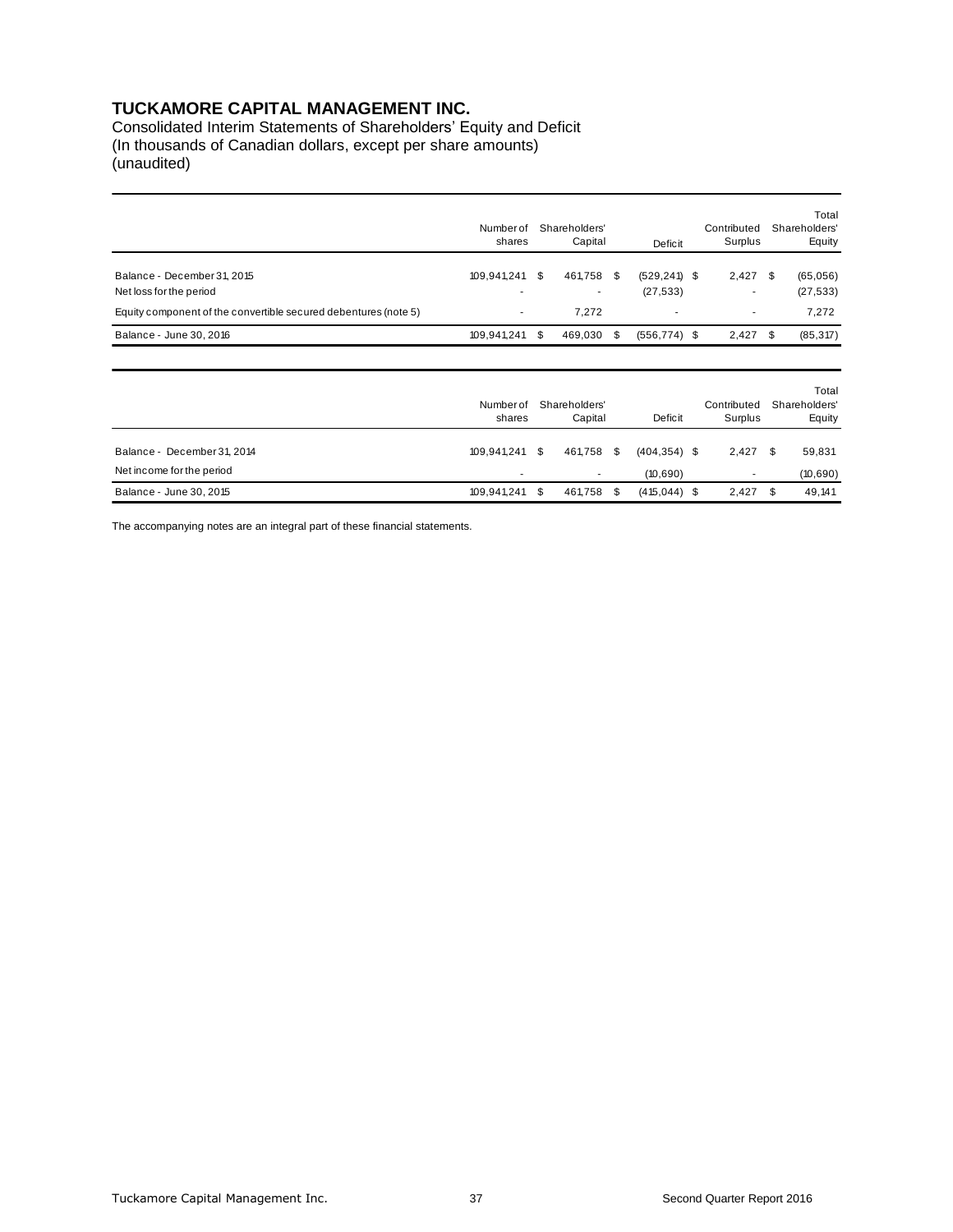Consolidated Interim Statements of Cash Flows (In thousands of Canadian dollars) (unaudited)

|                                                                                                      | Six months ended<br>June 30, 2016 | Six months ended<br>June 30, 2015<br>Restated <sup>1</sup> |
|------------------------------------------------------------------------------------------------------|-----------------------------------|------------------------------------------------------------|
| Cash provided by (used in):                                                                          |                                   |                                                            |
| Operating activities:                                                                                |                                   |                                                            |
| Net income (loss) for the period                                                                     | \$<br>$(27, 533)$ \$              | (10,690)                                                   |
| (Income) loss from discontinued operations (net of income tax) (note 2)<br>Items not affecting cash: | 6,050                             | 10,620                                                     |
| Amortization of intangible assets                                                                    | 1,802                             | 2,818                                                      |
| Depreciation                                                                                         | 3,134                             | 4,019                                                      |
| Deferred income tax recovery (note 7)                                                                |                                   | (3,370)                                                    |
| Income from equity investments, net of cash received                                                 | (155)                             | (67)                                                       |
| Non-cash interest expense                                                                            | 2,112                             | 3,692                                                      |
| Amortization of deferred financing costs                                                             |                                   | 208                                                        |
| Write down of goodwill (note 4)                                                                      | 8,700                             |                                                            |
| Gain on sale of assets held for sale (note 2)                                                        | (1, 114)                          |                                                            |
| Changes in non-cash working capital                                                                  | 14,639                            | 9,907                                                      |
| Advances to discontinued operations                                                                  | (5,961)                           | (21, 350)                                                  |
| Cash provided by (used in) discontinued operations (note 2)                                          |                                   | 1,961                                                      |
| Total cash provided by (used in) operating activities                                                | \$<br>1,674                       | \$<br>(2, 252)                                             |
| Investing activities:                                                                                |                                   |                                                            |
| Purchase of property, plant and equipment (note 3)                                                   | (795)                             | (1, 377)                                                   |
| Net proceeds on disposal of property, plant and equipment                                            | 455                               | 980                                                        |
| Purchase of software                                                                                 | (25)                              |                                                            |
| Proceeds on the disposition of business (note 2)                                                     | 14,800                            | 300                                                        |
| Cash used in discontinued operations (note 2)                                                        |                                   | (1, 111)                                                   |
| Total cash provided by (used in) investing activities                                                | \$<br>14,435                      | \$<br>(1,208)                                              |
| Financing activities:                                                                                |                                   |                                                            |
| Decrease in cash held in trust                                                                       | 3,400                             |                                                            |
| Proceeds from the issuance of the senior secured debentures (note 5)                                 | 176,228                           |                                                            |
| Proceeds from the issuance of the convertible secured debentures (note 5)                            | 35,000                            |                                                            |
| Repayment of the senior credit facility (note 5)                                                     | (58, 735)                         | (4, 184)                                                   |
| Repayment of the 8.00% secured debentures (note 5)                                                   | (176, 228)                        |                                                            |
| Refinancing fees (ABL Facility, senior and convertible secured debentures) (note 5)                  | (9, 925)                          |                                                            |
| Repayment of obligations under finance leases                                                        | (2,619)                           | (2,869)                                                    |
| Cash used in discontinued operations (note 2)                                                        |                                   | (579)                                                      |
| Total cash used in financing activities                                                              | \$<br>(32, 879)                   | \$<br>(7,632)                                              |
| Decrease in cash                                                                                     | (16, 770)                         | (11,092)                                                   |
| Cash, beginning of the year - continuing operations                                                  | 24,409                            | 23,669                                                     |
| Cash, beginning of the year - discontinued operations                                                |                                   | (1,088)                                                    |
| Cash, end of period                                                                                  | \$<br>7,639                       | \$<br>11,489                                               |
| Cash, end of period - continuing operations                                                          | 7,639                             | 12,306                                                     |
| Cash, end of period - discontinued operations                                                        |                                   | (817)                                                      |
| Supplemental cash flow information:                                                                  |                                   |                                                            |
| Interest paid                                                                                        | 9,140                             | 8,459                                                      |
| Supplemental disclosure of non-cash financing and investing activities:                              |                                   |                                                            |
| Acquisition of property, plant and equipment through finance leases                                  | 379                               | 407                                                        |

The accompanying notes are an integral part of these financial statements.<br><sup>1</sup>Certain amounts shown here do not correspond to the interim consolidated financial statements previously published for the quarter ended June 30 2015. Please refer to note 12 for more details.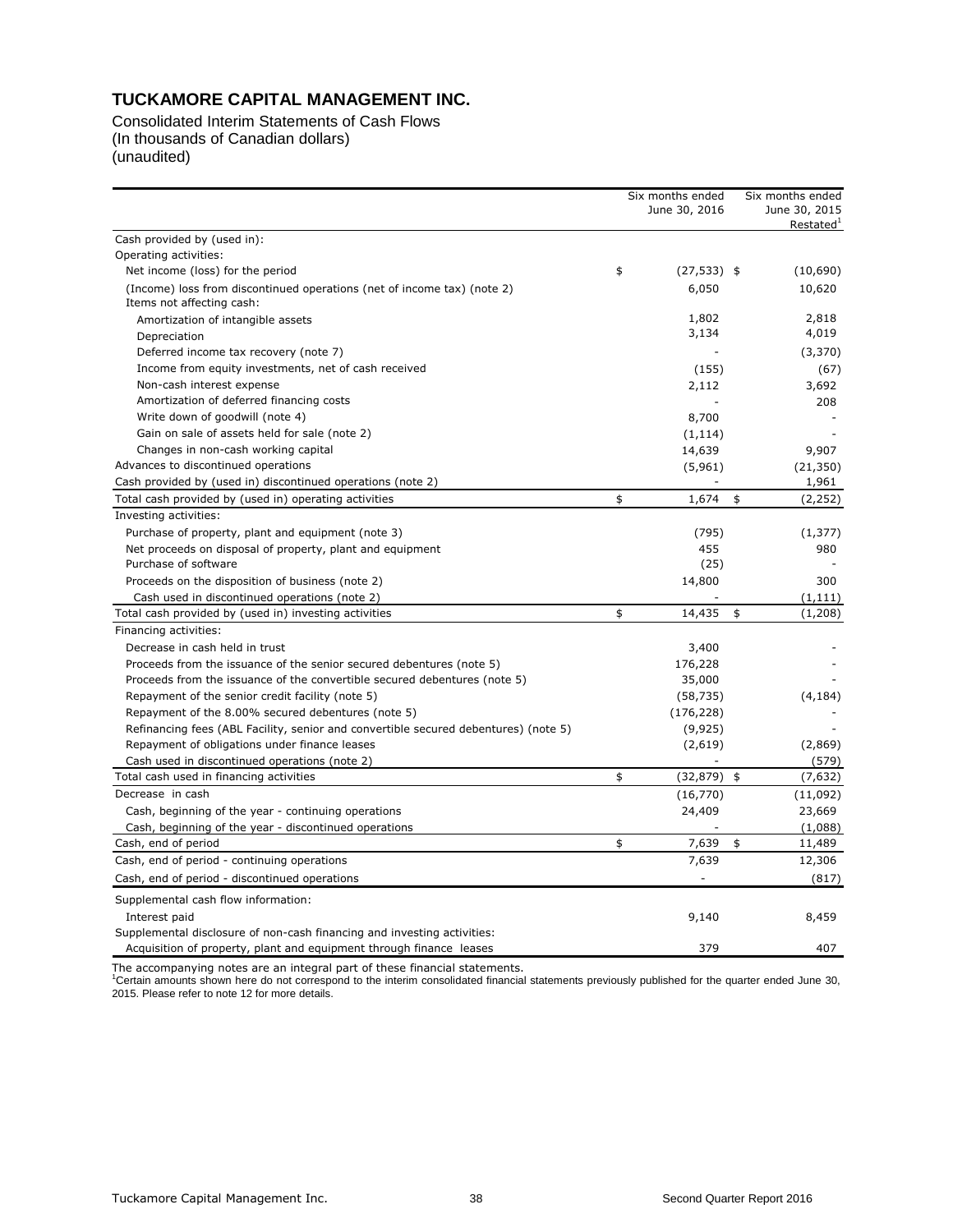Tuckamore Capital Management Inc. ("Tuckamore" or the "Company"), is a corporation formed pursuant to the Business Corporations Act (Ontario). The registered office is located in Toronto, Ontario. Tuckamore was created to indirectly invest in securities of private businesses, either in limited partnerships or in corporations (collectively the "Operating Partners").

The consolidated interim financial statements were authorized for issue in accordance with a resolution of the directors of Tuckamore on August 3, 2016.

#### **1. Significant accounting policies**

#### a) Basis of Presentation

These consolidated interim financial statements have been prepared in accordance with IAS 34, "Interim Financial Reporting" as issued by the International Financial Accounting Standards Board ("IASB"). Accordingly, certain information and footnote disclosure normally included in annual consolidated financial statements prepared in accordance with International Financial Reporting Standards ("IFRS"), as issued by the IASB, have been omitted or condensed.

These consolidated interim financial statements have been presented in Canadian dollars rounded to the nearest thousand unless otherwise indicated.

These consolidated interim financial statements should be read in conjunction with the Company's audited consolidated financial statements and notes thereto for the year ended December 31, 2015.

b) Going Concern Uncertainty

The Company's results have been temporarily affected by the forest fires which have had a devastating impact on the Fort McMurray area. ClearStream Energy Services ("ClearStream"), Tuckamore's principal operating subsidiary has had a presence in Fort McMurray for close to 30 years.

As a result of the fires, and the interim closure of many customers' facilities, ClearStream's business operations in the region were significantly impacted. We have discussed the disruptive events of the fires with our lenders and have agreed amendments with them to continue covenant compliance as a result of this one-time event. It is possible, however, that the resumption of our customers' operations will take longer than first expected. As a result of the forest fires and the impact of the continuing volatility in oil prices on ClearStream's business, the Company's forecast for the balance of the year indicates that there may be periods in which its fixed charge coverage ratio covenant in the ABL Facility is not met. Tuckamore is carefully monitoring its results and has some options to mitigate the risk of a covenant breach, including asset sales and further reductions to operating and capital expenditures. The Company believes it has a good relationship with its lenders and that, in the event that it concluded that a financial covenant would not be met, it could seek and receive further amendment to its covenants. While it cannot be guaranteed that such amendment will be required or requested, similarly there can be no guarantee that such amendment would be received from the Company's lenders or that the conditions of such an amendment could be fulfilled by the Company. In the event that an amendment was not received, the cross-default provisions in the senior secured debenture and convertible secured debenture would be triggered, requiring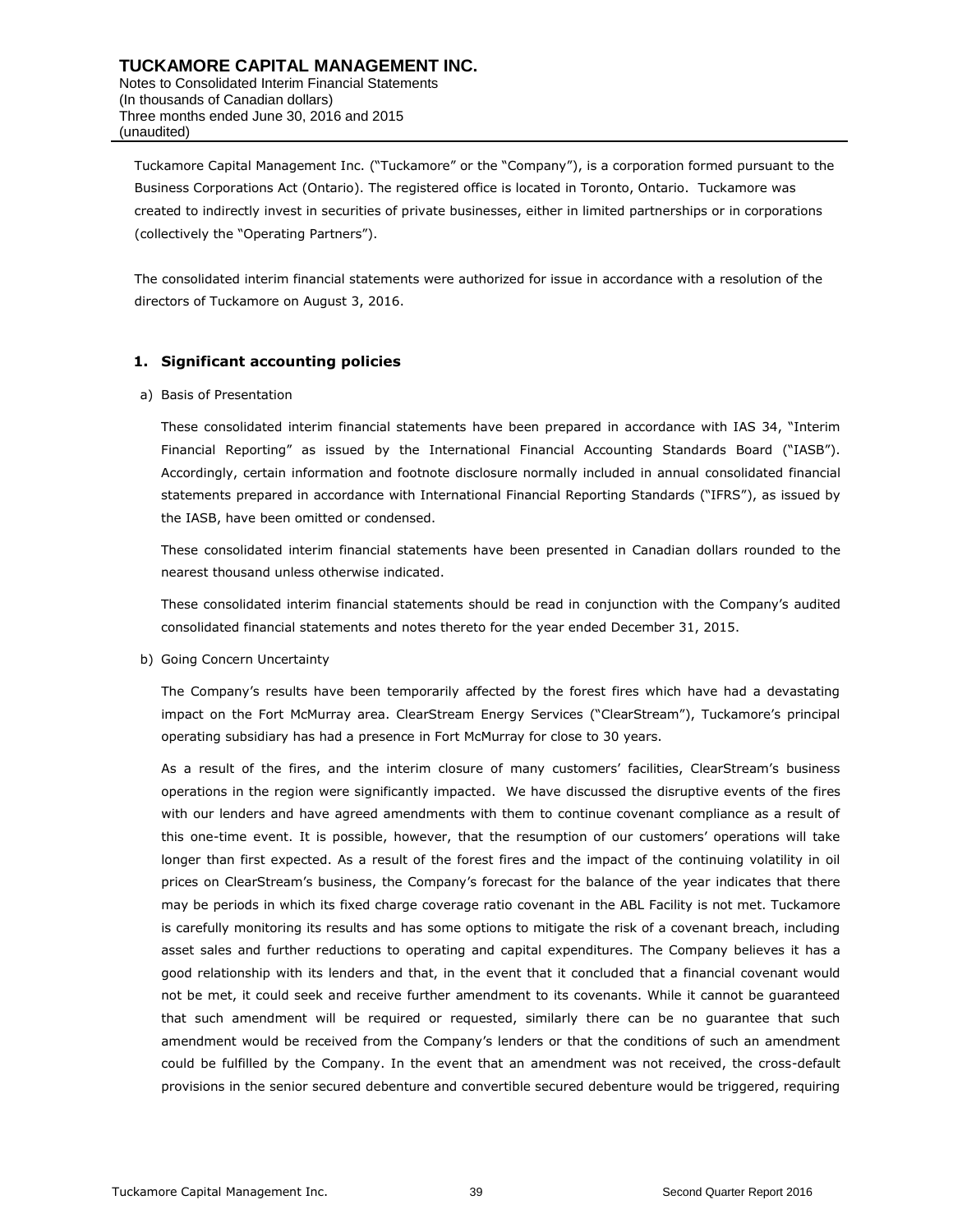payment on demand. The possibility that a financial covenant may not be met results in a material uncertainty that may cast doubt on the Company's ability to continue as a going concern.

c) New standards, interpretations and amendments adopted by the Company

The accounting policies adopted in the preparation of the interim consolidated financial statements are consistent with those followed in the Company's annual consolidated financial statements for the year ended December 31, 2015, except for the adoption of the new standards and interpretations effective as of January 1, 2016.

The nature and the impact of each new standard or amendment is described as below:

#### **(i) International Accounting Standards 1, Presentation of Financial Statements**

The amendments to [IAS 1 Presentation of Financial Statements](http://gaait-aa.ey.net/Document.aspx?gotoString=IAS%201&ProductId=115&IsTreeForTesting=False) clarify, rather than significantly change, existing IAS requirements.

The amendments clarify:

- The materiality requirements in IAS 1
- That specific line items in the statement(s) of profit or loss and OCI and the statement of financial position may be disaggregated
- That entities have flexibility as to the order in which they present the notes to financial statements
- That the share of OCI of associates and joint ventures accounted for using the equity method must be presented in aggregate as a single line item, and classified between those items that will or will not be subsequently reclassified to profit or loss

Furthermore, the amendments clarify the requirements that apply when additional subtotals are presented in the statement of financial position and the statement(s) of profit or loss and OCI. The amendments require that subtotals be comprised only of amounts recognized and measured in accordance with IFRS, that they be presented and labelled clearly, be consistent between periods, and that they are not displayed with more prominence than the required subtotals and totals.

These amendments are intended to assist entities in applying judgement when meeting the presentation and disclosure requirements in IFRS, and do not affect recognition and measurement. The company has reviewed the amendments to IAS 1 and noted that the interim consolidated financial statements are consistent with the clarifications / amendments made to IAS 1.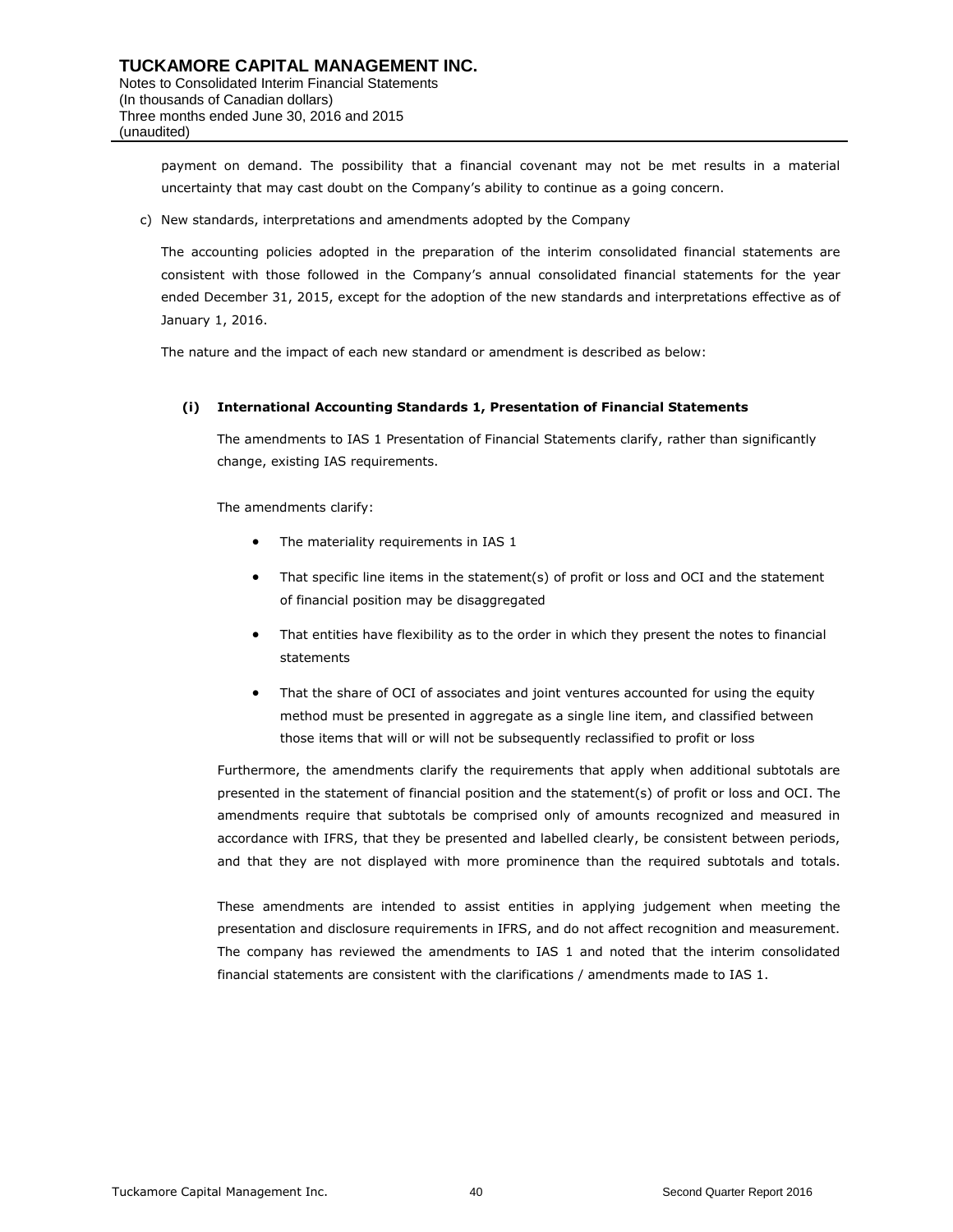d) New standards and interpretations not yet adopted

A number of new standards, amendments to standards and interpretations were not yet effective as at January 1, 2016 and have not been applied in preparing these interim financial statements. Tuckamore's intention is to adopt the standards when they become effective.

The following is a brief summary of the new standards:

#### **(ii) International Financial Reporting Standard 9, Financial Instruments**

IFRS 9, Financial Instruments introduces new requirements for the classification and measurement of financial instruments, a new expected-loss impairment model that will require more timely recognition of expected credit losses and a substantially reformed model for hedge accounting, with enhanced disclosures about risk management activity. IFRS 9 also removes the volatility in profit or loss that was caused by changes in an entity's own credit risk for liabilities elected to be measured at fair value. IFRS 9 is effective for annual periods beginning on or after January 1, 2018. Earlier adoption is permitted. The Company has not yet begun the process of evaluating the impact of this standard on its interim consolidated financial statements.

#### **(iii) International Financial Reporting Standard 15, Revenue from Contracts with Customers**

IFRS 15, Revenue from Contracts with Customers was issued in May 2014, which will replace IAS 11, Construction Contracts, IAS 18 Revenue Recognition, IFRIC 13, Customer Loyalty Programmes, IFRIC 15, Agreements for the Construction of Real Estate, IFRIC 18, Transfers of Assets from Customers, and Standard Interpretations Committee ("SIC") – 31, Revenue – Barter Transactions Involving Advertising Services. IFRS 15 provides a single, principles-based five-step model that will apply to all contracts with customers with limited exceptions. In addition to the five-step model, the standard specifies how to account for the incremental costs of obtaining a contract and the costs directly related to fulfilling a contract. The incremental costs of obtaining a contract must be recognized as an asset if the entity expects to recover these costs. The standard's requirements will also apply to the recognition and measurement of gains and losses on the sale of some non-financial assets that are not an output of the entity's ordinary activities. IFRS 15 was originally required for annual periods beginning on or after January 1, 2017. On September 11, 2015, the IASB issued an amendment to IFRS 15 to defer the effective date of the revenue standard to January 1, 2018. Earlier adoption is permitted. The Company has not yet begun the process of evaluating the impact of this standard on its interim consolidated financial statements.

#### **(iv) International Financial Reporting Standard 16, Leases**

In January 2016, the IASB issued IFRS 16 - Leases, which requires lessees to recognize assets and liabilities for most leases. For lessors, there is little change to the existing accounting in IAS 17 - Leases.

The new standard is effective for annual periods beginning on or after January 1, 2019, with early adoption permitted provided the new revenue standard, IFRS 15 - Revenue from Contracts with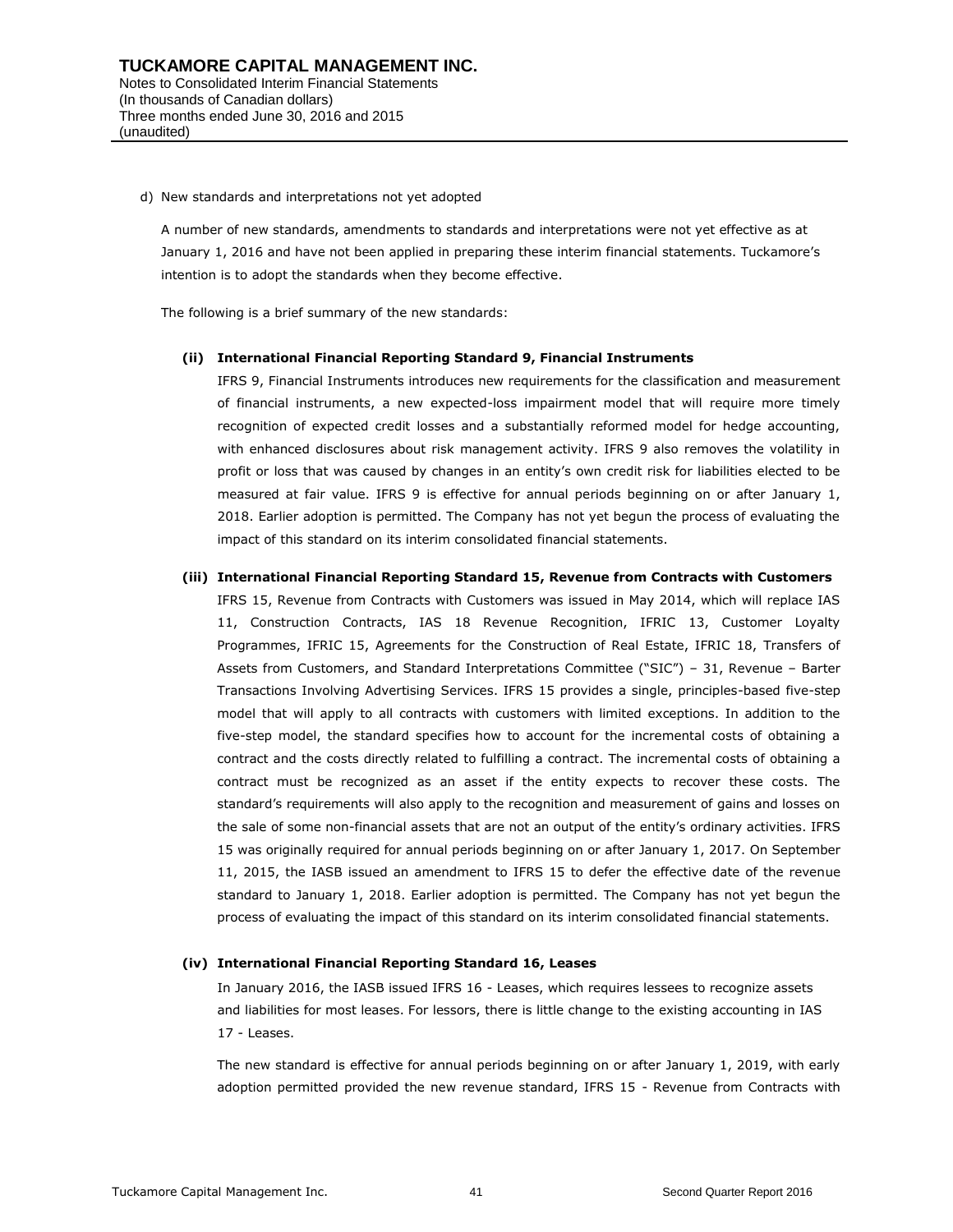Customers, has been applied, or is applied at the same date. The Company is currently assessing the impact of adopting this interpretation on its consolidated financial statements.

#### **2. Discontinued Operations and Assets Held for Sale**

On March 23, 2016, Tuckamore sold a majority of the net assets of Quantum Murray LP and Titan Supply LP for cash proceeds of \$4,000 and assumption of debt of approximately \$3,000, with an additional \$4,800 which was received in April 2016. In addition to these amounts, an earn-out of \$6,200 will be paid if certain pre-determined cash flow targets are achieved in future years. The present value of this earn-out, which is approximately \$3,220, is recorded in Other assets and \$1,020 is recorded in Other current assets on the balance sheet as at June 30, 2016. The sale of Titan's assets resulted in an accounting gain of approximately \$574, recorded in gain from assets held for sale. The sale of Quantum Murray's assets resulted in an accounting loss of approximately \$3,740, recorded in income/loss from discontinued operations.

On March 7, 2016, Tuckamore sold its 80% interest in Gusgo as well as certain other related subsidiaries for cash proceeds of \$4,000, with an additional \$2,000 which was received on May 31, 2016. In addition to these amounts, an earn-out of \$2,000 will be paid if certain contracts are renewed in future years. The present value of this earn-out, which is approximately \$1,340, is recorded in Other assets on the balance sheet as at June 30, 2016. The sale of Gusgo resulted in an accounting gain of approximately \$540, recorded in gain from assets held for sale.

Subsequent to the transactions identified above, Tuckamore reassessed its organizational structure and determined that previous operating segments were no longer relevant, since the only remaining asset was the Company's interest in ClearStream. Any assets held for sale in continuing operations for the first half of 2016 and for the comparative period have been recorded in the Corporate segment in the Segmented Information note (Note 10).

|                                                                                                                                                  |               | <b>Industrial Services</b> |                   | Marketing     | Total              |               |  |  |
|--------------------------------------------------------------------------------------------------------------------------------------------------|---------------|----------------------------|-------------------|---------------|--------------------|---------------|--|--|
|                                                                                                                                                  | June 30, 2016 | June 30, 2015              | June 30, 2016     | June 30, 2015 | June 30, 2016      | June 30, 2015 |  |  |
| Revenue                                                                                                                                          |               | 32,982                     |                   | 3,243         |                    | 36,225        |  |  |
| Expenses                                                                                                                                         |               | (40, 219)                  |                   | (4,046)       |                    | (44, 265)     |  |  |
| Loss before taxes<br>Remeasurement of impairment loss previously recognized<br>on the remeasurement of the Waste business net assets<br>to FVLCS |               | (7, 237)                   |                   | (803)         |                    | (8,040)       |  |  |
| Loss on sale of discontinued operations                                                                                                          | (450)         |                            | (875)             |               | (1, 325)           |               |  |  |
| Loss from equity investments                                                                                                                     |               |                            |                   | 256           |                    | 256           |  |  |
| Net loss from discontinued operations                                                                                                            | $(450)$ \$    | (7, 237)                   | $(875)$ \$<br>S   | (547)         | $(1,325)$ \$<br>\$ | (7, 784)      |  |  |
| Net loss per share - basic                                                                                                                       | $(0.00)$ \$   | (0.07)                     | $(0.01)$ \$<br>\$ | $(0.00)$ \$   | $(0.01)$ \$        | (0.07)        |  |  |
| Net loss per share - diluted                                                                                                                     | $(0.00)$ \$   | (0.07)                     | $(0.01)$ \$       | $(0.00)$ \$   | $(0.01)$ \$        | (0.07)        |  |  |

The following table shows the revenue and net income (loss) from discontinued operations for the three months ended June 30, 2016 and June 30, 2015: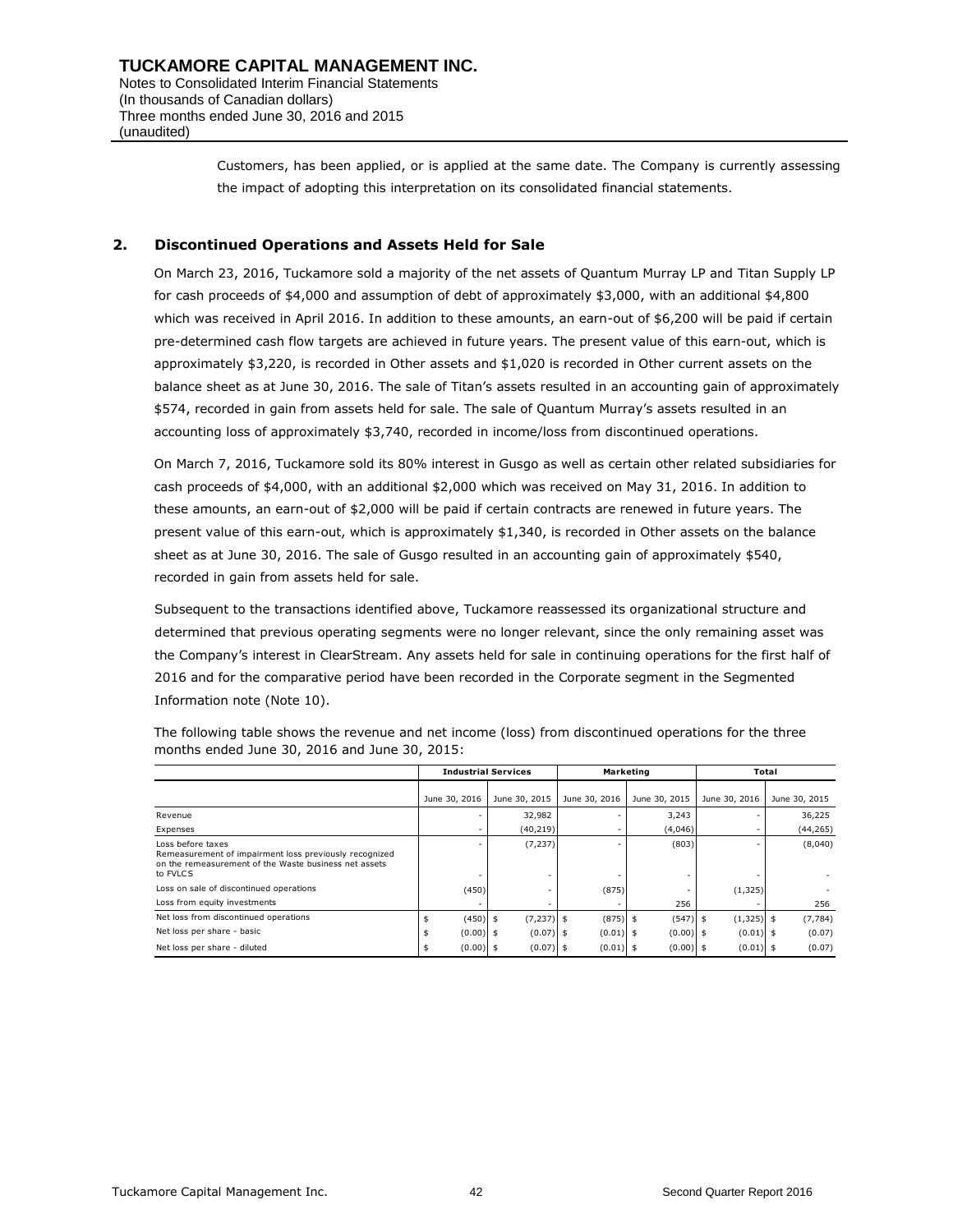Notes to Consolidated Interim Financial Statements (In thousands of Canadian dollars) Three months ended June 30, 2016 and 2015 (unaudited)

> The following table shows the revenue and net income (loss) from discontinued operations for the six months ended June 30, 2016 and June 30, 2015:

|                                                                                                                                                  |               | <b>Industrial Services</b> |               | Marketing     | Total         |                   |  |  |
|--------------------------------------------------------------------------------------------------------------------------------------------------|---------------|----------------------------|---------------|---------------|---------------|-------------------|--|--|
|                                                                                                                                                  | June 30, 2016 | June 30, 2015              | June 30, 2016 | June 30, 2015 | June 30, 2016 | June 30, 2015     |  |  |
| Revenue                                                                                                                                          | 29,179        | 69,168                     |               | 6,674         | 29,179        | 75,842            |  |  |
| Expenses                                                                                                                                         | (30,700)      | (78, 568)                  |               | (7, 959)      | (30,700)      | (86, 527)         |  |  |
| Loss before taxes<br>Remeasurement of impairment loss previously recognized<br>on the remeasurement of the Waste business net assets<br>to FVLCS | (1, 521)      | (9,400)<br>2,645           |               | (1, 285)      | (1, 521)      | (10,685)<br>2,645 |  |  |
| Loss on sale of discontinued operations                                                                                                          | (3,740)       | (2, 510)                   | (789)         |               | (4, 529)      | (2, 510)          |  |  |
| Loss from equity investments                                                                                                                     |               |                            |               | (70)          |               | (70)              |  |  |
| Net loss from discontinued operations                                                                                                            | $(5,261)$ \$  | $(9,265)$ \$               | $(789)$ \$    | $(1,355)$ \$  | $(6,050)$ \$  | (10,620)          |  |  |
| Net loss per share - basic                                                                                                                       | $(0.05)$ \$   | $(0.08)$ \$                | $(0.01)$ \$   | $(0.01)$ \$   | $(0.06)$ \$   | (0.10)            |  |  |
| Net loss per share - diluted                                                                                                                     | $(0.05)$ \$   | $(0.08)$ \$                | $(0.01)$ \$   | $(0.01)$ \$   | $(0.06)$ \$   | (0.10)            |  |  |

The major classes of assets and liabilities of Quantum Murray, classified as discontinued operations, for the year ended December 31, 2015 are as follows:

| For the period ending,                                 | December 31,<br>2015 |
|--------------------------------------------------------|----------------------|
| <b>Assets</b>                                          |                      |
| Accounts receivable                                    | 34,448               |
| Inventory                                              | 13,777               |
| Prepaids & Other Assets                                | 2,302                |
| Long-term investments                                  | 3,783                |
|                                                        | 54,310               |
|                                                        |                      |
| <b>Liabilities</b>                                     |                      |
| Accounts payable & accrued liabilities                 | 32,119               |
| Deferred Revenue                                       | 4,645                |
| Capital lease obligation                               | 2,872                |
| Other liabilities                                      | 3,001                |
|                                                        | 42,637               |
| Net assets directly associated with the disposal group | 11,673               |

The net cash flows incurred by discontinued operations, as follows:

| For the period ending,      | June 30, 2015 |
|-----------------------------|---------------|
|                             |               |
| Operating                   | 1,961         |
| Investing                   | (1, 111)      |
| Financing                   | (579)         |
| Net cash (outflow) / inflow | 271           |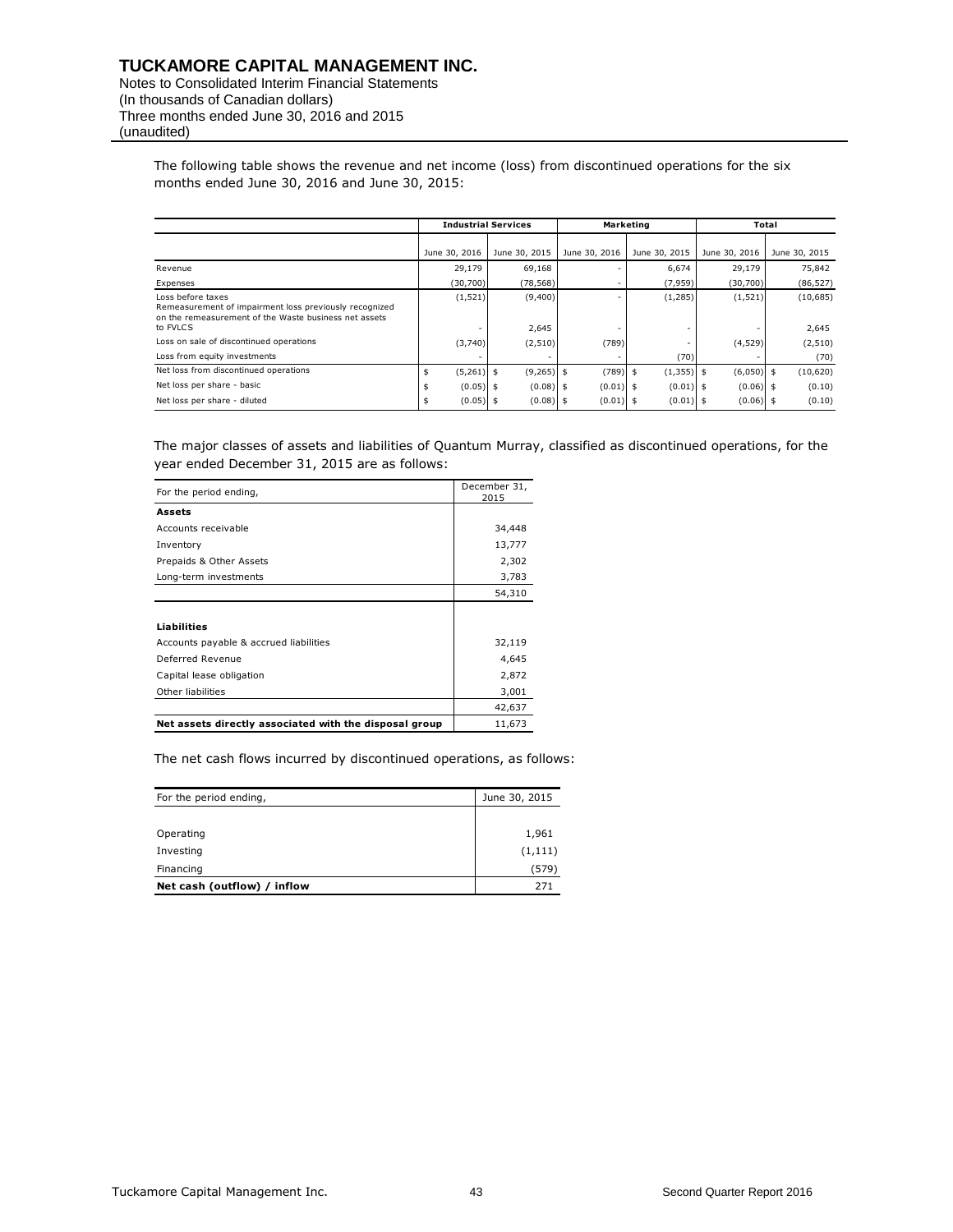### **3. Property, plant and equipment**

During the six months ended June 30, 2016, the Company acquired assets with a cost of \$1,174, including equipment under finance leases of \$379 (June 30, 2015 - \$1,784, including equipment under finance leases of \$407).

a) Collateral:

As at June 30, 2016, property, plant and equipment of consolidated entities and joint ventures with a carrying amount of \$18,499 and \$nil, respectively are subject to a general security agreement under the senior credit facility (December 31, 2015 - \$18,866 and \$1,119).

b) Capital Commitments:

As at June 30, 2016, Tuckamore had \$225 of capital commitments for the acquisition of new equipment (December 31, 2015 - \$12).

### **4. Write-down of Goodwill**

The increased impact of the decrease in oil prices on ClearStream's business was identified as an indicator of impairment during the first quarter of 2016. As such the Company performed an impairment test for the potential impairment of goodwill, intangibles and long-lived assets. This test was performed in accordance with the policy described in Note 1, *Significant Accounting Policies* of the audited consolidated financial statements for the year ended December 31, 2015.

Tuckamore has five CGUs, two of which include intangible assets with an indefinite life. The carrying value of goodwill and indefinite life intangible assets by significant CGUs are identified separately in the table below. As a result of the realignment of the Company's reportable segments (refer to note 11 segmented information), Tuckamore reallocated goodwill using the relative fair value approach for the revised reportable segments.

| <b>Operating Partner</b>              | <b>Indefinite life</b><br>intangibles | Goodwill |
|---------------------------------------|---------------------------------------|----------|
| ClearStream                           |                                       |          |
| Wear                                  | 1,574                                 |          |
| Transportation                        | ٠                                     |          |
| Fabrication                           |                                       |          |
| Wear, Fabrication and Transportation  | 1,574                                 | 9,539    |
| Oilsands                              | 1,178                                 |          |
| Conventional                          |                                       |          |
| Maintenance and Construction Services | 1,178                                 | 12,747   |
| <b>Total ClearStream</b>              | 2.752                                 | 22,286   |

The valuation techniques, significant assumptions and sensitivities applied in the goodwill and indefinite life intangible asset impairment test are described below:

#### **Valuation technique**

The recoverable value is based on the higher of VIU using the discounted cash flow ("DCF") approach, or the FVLCS using the income, market or cost approach. The income approach is predicated upon the value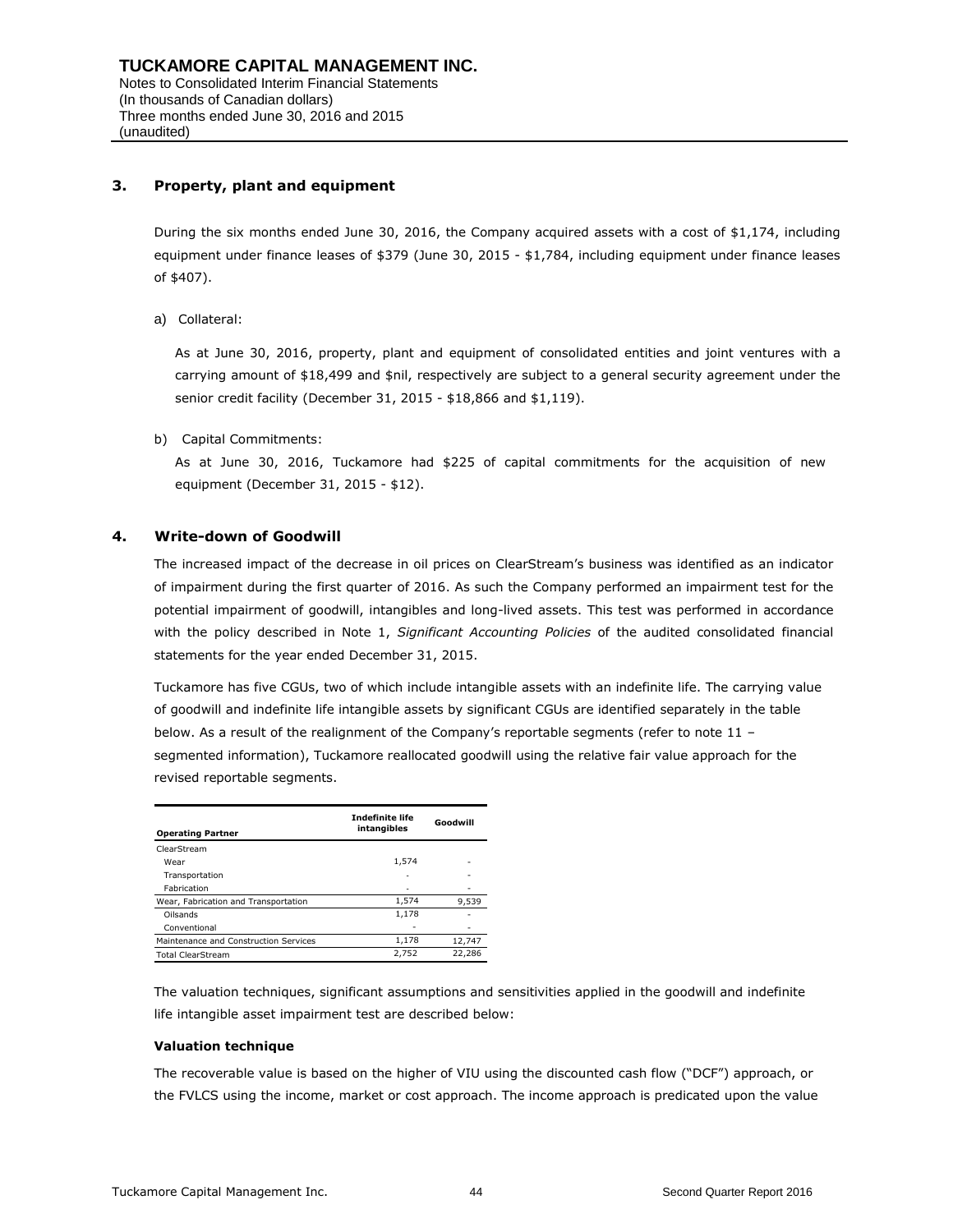of the future cash flows that a business will generate. The DCF method was used for the VIU approach, which involves projecting cash flows and converting them into a present value equivalent through discounting. The discounting process uses a rate of return that is commensurate with the risk associated with the business or asset and the time value of money. This approach requires assumptions about earnings before taxes, interest, depreciation and amortization ("EBITDA"), capital expenditures, growth rates, working capital and discount rates.

#### **Projected EBITDA, Capital Expenditures and Change in Working Capital**

Projected EBITDA, net of capital expenditures and adjustments for change in working capital are used by the Company to determine anticipated future cash flows. Projected EBITDA and capital expenditures are based on the Company's internal budget for the following year and take into consideration past experience, economic trends and market/industry trends at the time at which the budget is developed. The budget is developed during the fourth quarter and approved by senior management. Management may reforecast the budget in subsequent quarters if the business is experiencing a significant shift from the original budget. The anticipated future cash flows are updated to reflect any subsequent changes in demand for products and services.

#### **Growth rate and terminal value**

The Company used projected EBITDA and capital expenditures for five years and applied a perpetual longterm growth rate of 2% thereafter. The perpetual growth rates are management's estimate of long-term inflation and productivity growth in the industry and geographic locations in which it operates. In arriving at its forecasts, Tuckamore considered past experience, economic trends such as Gross Domestic Product growth and inflation as well as industry and market trends.

#### **Discount rate**

Tuckamore assumed a pre-tax discount rate of 20%-23% in order to calculate the present value of projected future cash flows. The discount rate represented a weighted average cost of capital ("WACC") for comparable companies operating in similar industries based on publicly available information. The WACC is an estimate of the overall required rate of return on an investment for both debt and equity owners and serves as the basis for developing an appropriate discount rate.

The most significant change in assumptions from the goodwill testing performed for the year-ended December 31, 2015 and the six months ended June 30, 2016 was a decrease to the Projected EBITDA and Capital Expenditure figures to adjust for the increased impact of the decline in oil prices on ClearStream's business. More specifically, customers have increased their deferral of capital spend and further delayed non-critical maintenance. The decrease in Projected EBITDA and Capital Expenditures resulted in a further \$8,700 impairment of goodwill at ClearStream during the first quarter of 2016. After this impairment, there remains \$22,288 in goodwill at ClearStream. The recoverable amount of ClearStream is \$121,223.

All impairment losses are non-cash in nature and do not affect the Company's liquidity, cash flows from operating activities, or debt covenants and do not have an impact on the future operations of the Company. Management has considered reasonably possible changes in assumptions for the discounted cash flows. In all of these scenarios, with the exception of those discussed above, the recoverable amount was greater than the carrying value, providing evidence that there is no further impairment.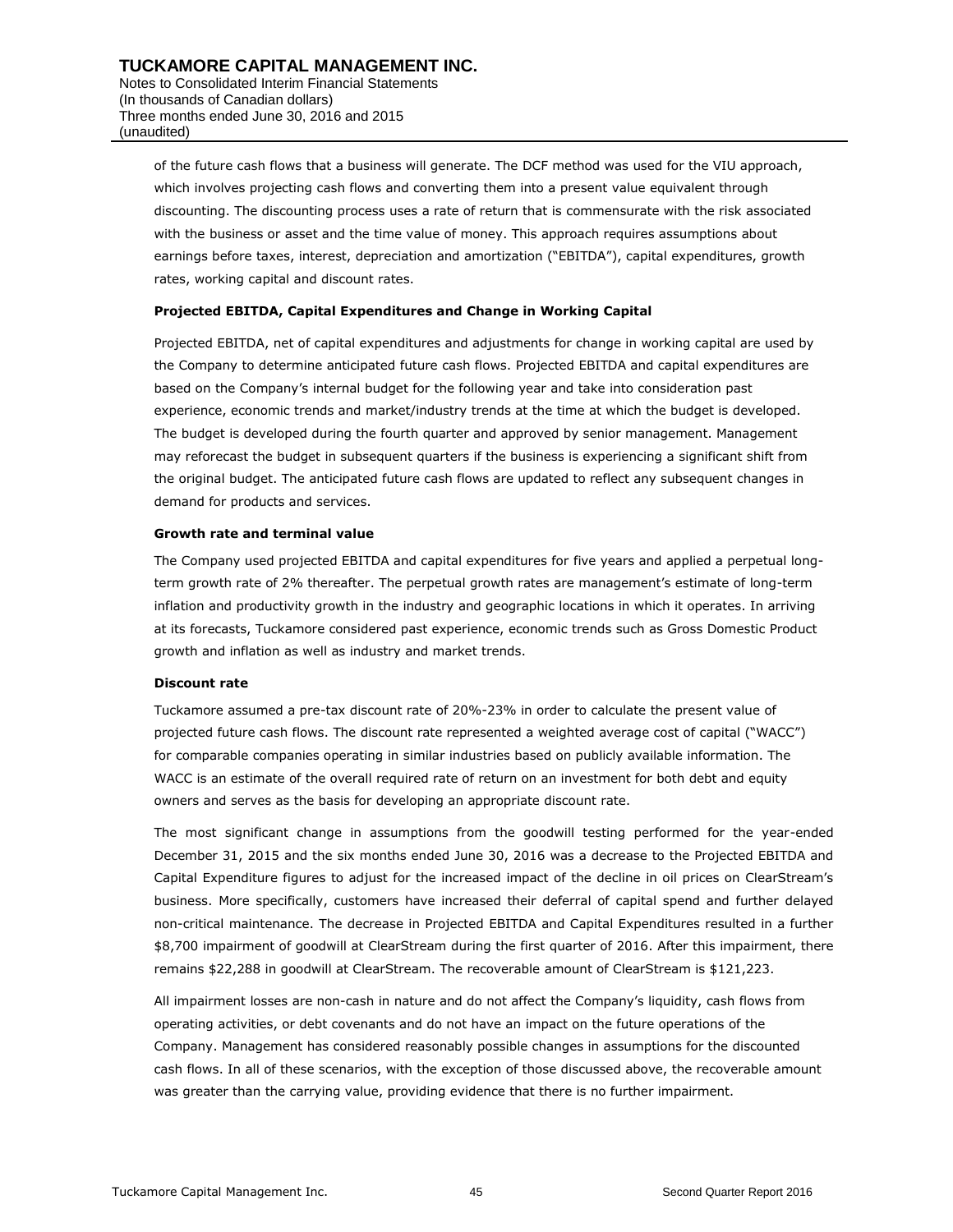### **5. Senior credit facility and debentures**

#### *a) Senior credit facility*

(unaudited)

On March 9, 2012 Tuckamore completed an assignment to Bank of Montreal ("BMO") of its then existing senior secured credit agreement (as assigned, the "Senior Credit Agreement"). The Senior Credit Agreement had an interest rate, which ranged from prime plus 1.5% to prime plus 1.75%, and contained customary covenants which included financial covenants in respect of Tuckamore's interest coverage ratio, priority senior debt ratio and minimum EBITDA amount. At January 1, 2015 there was \$67,669 outstanding on the facility which had been amended to mature at December 31, 2015.

During the second quarter of 2015, Tuckamore repaid a total of \$4,184 of indebtedness under the Senior Credit Agreement. This was comprised of a payment on May 22, 2015 of \$2,184 on account of 75% of the excess cash flow from the first quarter of 2015 as well as a second payment of \$2,000 made on June 26, 2015, which was a voluntary repayment.

On June 26, 2015 Tuckamore reached an agreement with the lenders under the Senior Credit Agreement to amend certain financial covenants. The amended covenants included those relating to interest coverage ratio, priority senior debt ratio and the minimum EBITDA amount, and were in effect for all quarters, commencing with the quarter ended September 30, 2015 through to December 31, 2015. The total cost of the amendment was \$148.

During the third quarter of 2015 Tuckamore repaid a total of \$4,750 of indebtedness under the Senior Credit Agreement using aggregate net proceeds from the dispositions of IC Group and Gemma.

Advances outstanding under the Senior Credit Agreement as at December 31, 2015 totaled \$58,735. At that time, the entire balance of the Senior Credit Agreement was a revolving facility and was fully drawn at December 31, 2015.

On March 7, 2016, Tuckamore repaid a total of \$4,000 of indebtedness under the Senior Credit Agreement using the aggregate net proceeds received on the closing date for the sale of Gusgo. In addition to this, on March 16, 2016, Tuckamore made a voluntary permanent repayment on the Senior Credit Facility of \$2,250.

On March 23, 2016, the Company completely and permanently repaid all indebtedness outstanding under the Senior Credit Agreement through a combination of proceeds from asset sales, proceeds from the issuance of convertible debentures and cash on hand.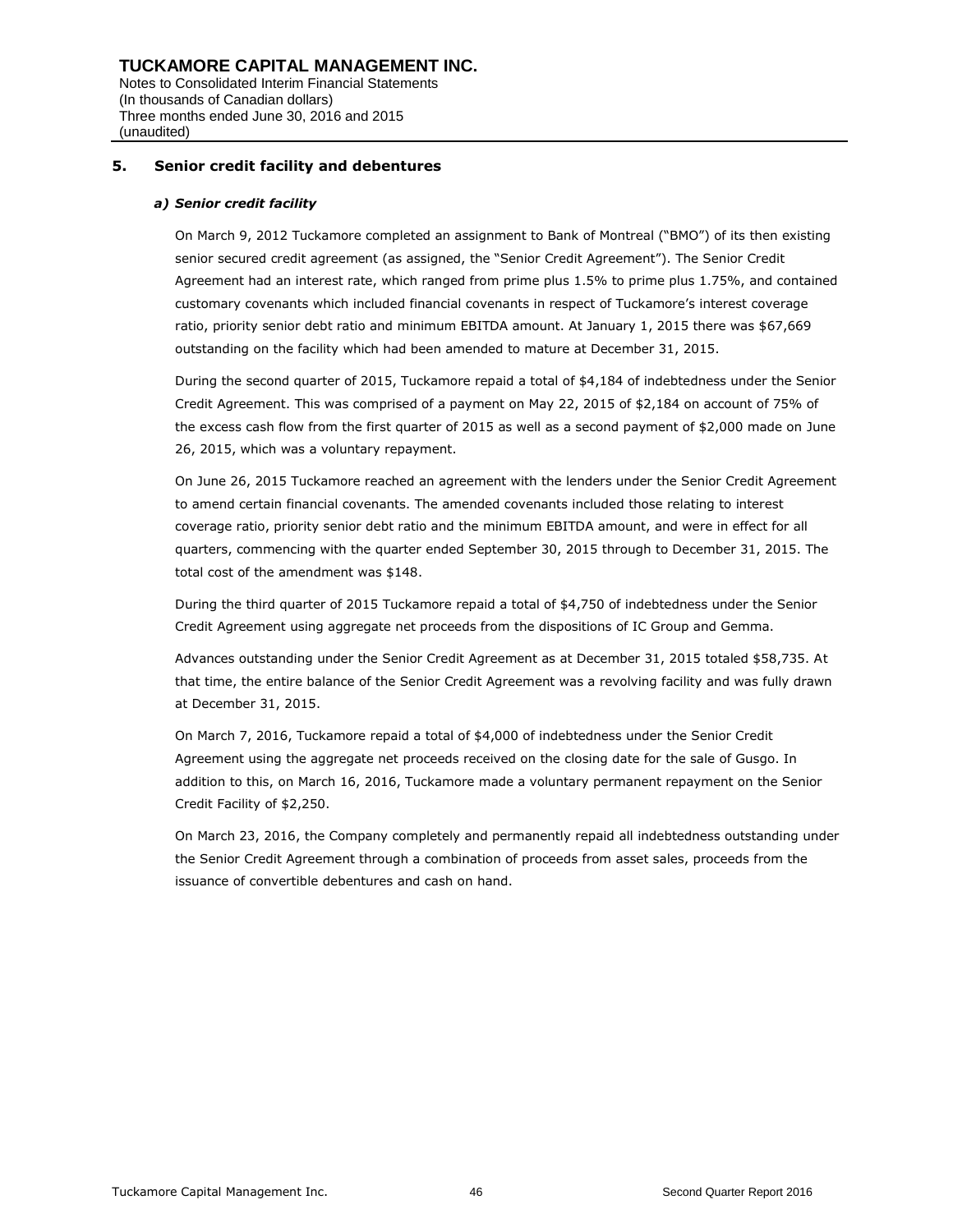Notes to Consolidated Interim Financial Statements (In thousands of Canadian dollars) Three months ended June 30, 2016 and 2015 (unaudited)

| Senior credit facility at January 1, 2015                                  | \$<br>67,669 |
|----------------------------------------------------------------------------|--------------|
| Repayments                                                                 | (8,934)      |
| Total senior credit facility at December 31, 2015                          | \$<br>58,735 |
| Repayments - Sale of Gusgo & Voluntary Repayment                           | (6, 250)     |
| Repayments - Maturity                                                      | (52,485)     |
| Senior credit facility at June 30, 2016                                    | \$           |
|                                                                            |              |
| Deferred finance costs at January 1, 2015                                  | (416)        |
| Additional deferred financing costs incurred on the senior credit facility | (395)        |
| Amortization of deferred financing costs                                   | 558          |
| Deferred finance costs at December 31, 2015                                | (253)        |
| Transfer of deferred financing costs to the ABL facility                   | 253          |
| Deferred finance costs at June 30, 2016                                    |              |
| Net Balance of senior credit facility at June 30, 2016                     | \$           |

#### *b) ABL Facility*

On March 23, 2016 ClearStream Energy Holdings LP entered into an ABL Facility agreement with Bank of Montreal. The ABL Facility is a revolving facility providing for maximum borrowings of up to \$60,000 and carries a term of three years. An arrangement fee of \$510 was paid in connection with entering into the ABL Facility. The amount available to be drawn under the ABL Facility will vary from time to time, based upon a borrowing base determined with reference to the accounts receivable and inventory levels of ClearStream. The obligations under the ABL Facility are secured by, among other things, a first ranking lien on all of the existing and after acquired accounts receivable and inventories of the borrower and the other guarantors, being the Company and certain of its direct and indirect subsidiaries. The ABL Facility contains and provides for certain covenants, such as the maintenance of fixed charge coverage ratios, financial reporting and events of default as are customary in transactions of this nature. The interest rate on the ABL Facility is prime plus 2.5%, increasing to prime plus 4% if the ABL Facility is more than 50% drawn. As at June 30, 2016, there were no amounts drawn on the ABL Facility. The Company incurred \$1,582 in deferred financing fees associated with the ABL Facility. These costs are recorded in Other assets on the balance sheet and will be amortized over the term of the facility.

On June 24, 2016 Tuckamore reached an agreement with the lenders under the ABL Facility to amend a financial covenant. The amendment was required in response to the short-term impact of the Fort McMurray wildfires on Tuckamore's financial results. The amended covenant is the Fixed Charge Coverage Ratio ("FCCR") and is in effect from July 1, 2016 to June 30, 2017. The total cost of the amendment was \$15. Tuckamore was in compliance with its financial covenants at June 30, 2016.

#### *c) 8.00% Secured Debentures*

The Company issued debentures designated as "8.00% Secured Debentures due 2016" (the "8.00% Secured Debentures") in an aggregate principal amount of \$176,228 pursuant to a secured trust indenture dated as of March 23, 2011 (as supplemented). The 8.00% Secured Debentures were listed on the Toronto Stock Exchange ("TSX") on the date of closing of March 23, 2011.

The maturity date of the 8.00% Secured Debentures was March 23, 2016. Subsequent to the financial year ended December 31, 2015, the Company called for redemption on March 21, 2016 of all outstanding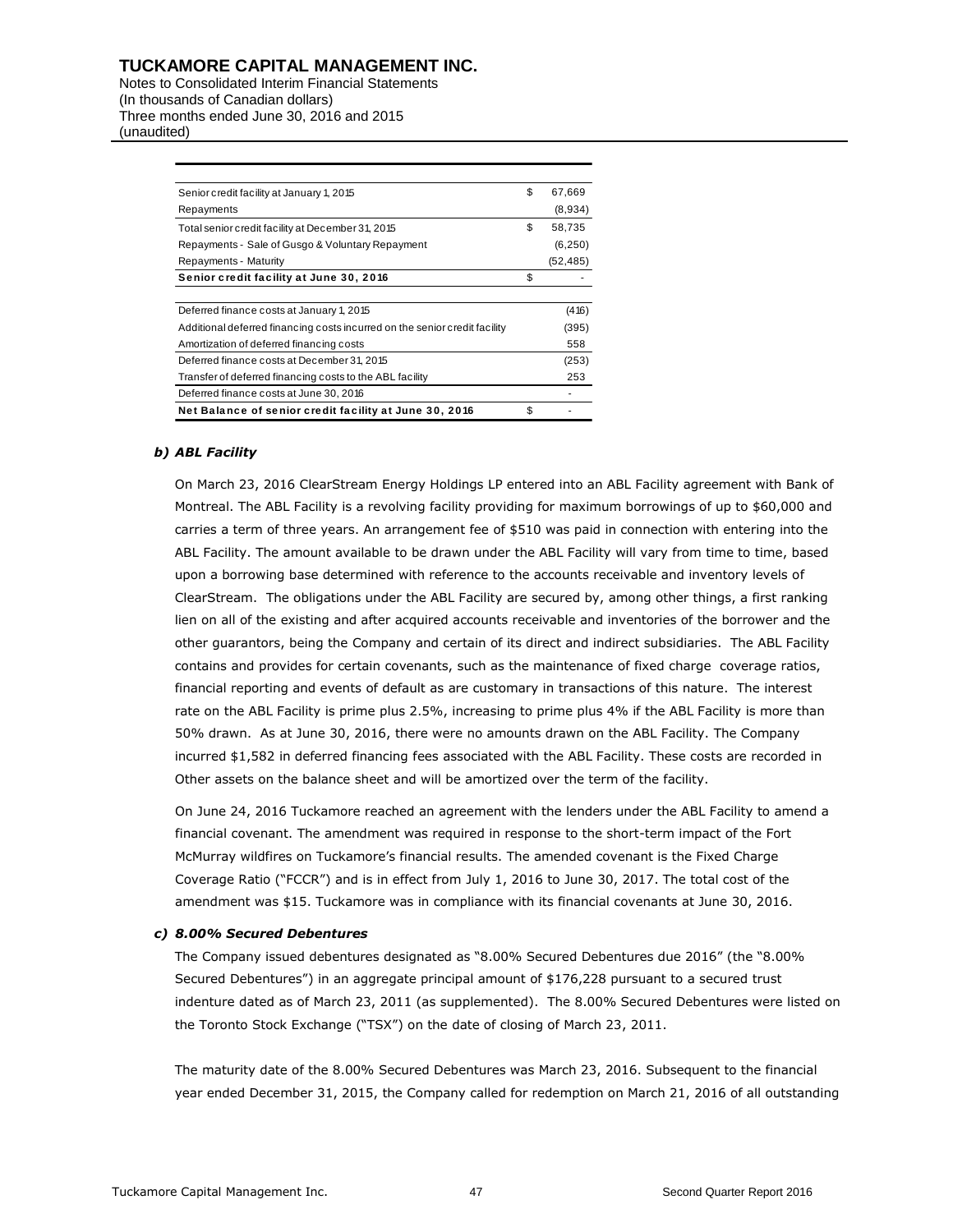8.00% Secured Debentures which were to be redeemed together with the completion of the refinancing transactions and asset sales on the same date, however the completion of these transactions and the repayment in full of all outstanding principal and accrued interest on the 8.00% Secured Debentures was completed on March 23, 2016.

The 8.00% Secured Debentures accrued interest at the rate of 8.0% per annum, payable semi-annually in arrears on June 30 and December 31 in each year. Under the terms of the 8.00% Secured Debentures, Tuckamore had the option to repurchase any or all of the 8.00% Secured Debentures outstanding at any time and also the right to redeem in cash any or all 8.00% Secured Debentures outstanding at any time, in its sole discretion, and without bonus or penalty, provided all accrued interest is paid at redemption, and subject to any restrictions in the Senior Credit Agreement. The terms of the 8.00% Secured Debentures also required Tuckamore to redeem a portion of the 8.00% Secured Debentures in certain circumstances prior to the maturity thereof using proceeds from specified dispositions, issuances of equity instruments or from excess operating cash flow, as defined. The Company's obligations under the 8.00% Secured Debentures were secured with a security interest in substantially all of Tuckamore's assets, which was subordinated to similar security interests granted in connection with the Company's obligations under the Senior Credit Agreement or certain other debt incurred in the future by Tuckamore's subsidiaries.

#### *d) Senior Secured Debentures*

On March 23, 2016 the Company issued an aggregate of \$176,228 principal amount of Senior Secured Debentures to Canso on a private placement basis. The net proceeds of this issuance was used to completely repay the principal amount outstanding under the 8.00% Secured Debentures which were repaid together with accrued interest, on the same date.

The Senior Secured Debentures bear interest at an annual rate of 8.00% payable semi-annually in arrears on June 30 and December 31 in each year. The maturity date of the Senior Secured Debentures is March 23, 2026. The Senior Secured Debentures are redeemable at the option of the Company and, in certain circumstances, are mandatorily redeemable. The Senior Secured Debentures are secured by first-ranking liens over all of the property of the Company and its guarantor subsidiaries, other than certain limited classes of collateral over which the Company has granted a prior-ranking lien in favour of the ABL Agent which secure the Company's obligations under the ABL Facility. The Senior Secured Debentures provide for certain events of default and covenants of the Company which are customary for transactions of this nature, including financial and reporting covenants and restrictive covenants limiting the ability of the Company and its subsidiaries to make certain distributions and dispositions, incur indebtedness, grant liens and limitations with respect to acquisitions, mergers, investments, non-arm's length transactions, reorganizations and hedging arrangements (subject to certain exceptions). The Company incurred \$4,821 in deferred financing fees associated with the Senior Secured Debentures. The principal balance is recorded net of these costs and will be accreted over the term of Senior Secured Debentures.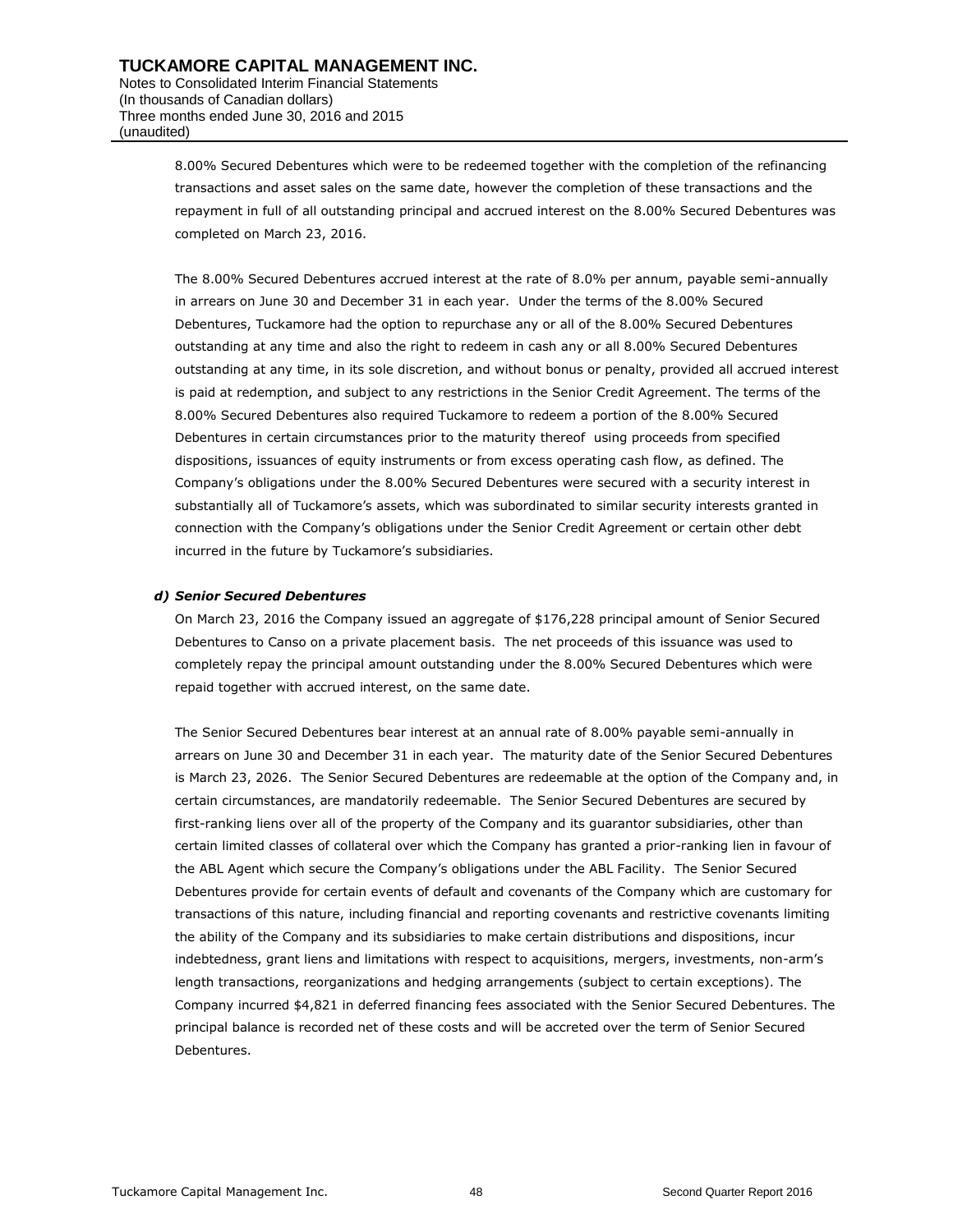#### *e) Convertible Secured Debentures*

Subsequent to the year ended December 31, 2015, on March 23, 2016 the Company issued an aggregate of \$25,000 principal amount of Convertible Secured Debentures to Canso on a private placement basis and an additional \$10,000 principal amount of Convertible Secured Debentures pursuant to the Rights Offering (described below). The net proceeds of this issuance, together with the proceeds of the Asset Sales, were used to completely repay the Company's indebtedness under the Senior Credit Agreement.

The Convertible Secured Debentures bear interest at an annual rate of 10.00% payable semi-annually in arrears on June 30 and December 31 in each year. The Company may elect to satisfy any interest payment obligation by issuing additional Convertible Secured Debentures which will be subject to the same terms and conditions as previously issued Convertible Secured Debentures. The maturity date of the Convertible Secured Debentures is March 23, 2026. The Company may redeem the Convertible Secured Debentures, in whole or in part from time to time, after March 23, 2021. The Convertible Secured Debentures are convertible into common shares of the Company at an initial conversion price of \$0.35 per common share (subject to adjustment in certain circumstances). The Convertible Secured Debentures are secured by liens over all of the property of the Company and its guarantor subsidiaries, other than property over which security has been granted in favour of the ABL Agent in respect of the ABL Facility. The security granted in connection with the Convertible Secured Debentures is subordinate to the security granted in connection with the Senior Secured Debentures. The Convertible Secured Debentures provide for events of default and covenants of the Company which are customary for transactions of this nature substantially similar to the events of default and covenants provided in respect of the Senior Secured Debentures. The Company incurred \$3,708 in deferred financing fees associated with the Convertible Secured Debentures. The principal balance is recorded net of these costs and will be accreted over the term of Convertible Secured Debentures.

The Company uses the residual value method to allocate the principal amount of the convertible debentures between the liability and equity components. Under this method, the value of the equity component of \$7,272 was determined by deducting the fair value of the liability component from the principal amount of the Convertible Secured Debenture. The fair value of the liability component of \$24,024 was computed as the present value of future principal and interest payments discounted at a rate of 15% per annum. Debenture issue costs of \$861 were allocated to the equity component.

#### *f) Rights Offering*

Pursuant to the Rights Offering, the Company offered to its shareholders of record as of February 18, 2016 transferable rights to purchase up to \$10,000 aggregate principal amount of Convertible Secured Debentures for the same amount in gross proceeds. Each such shareholder was entitled to one right for each common share held. Every 1,099.41241 rights entitled an eligible rights holder to purchase \$100 aggregate principal amount of Secured Convertible Debentures at a subscription price of \$100. The rights expired on March 17, 2016 and the Rights Offering, which was over-subscribed, closed on March 23, 2016, resulting in the issuance of: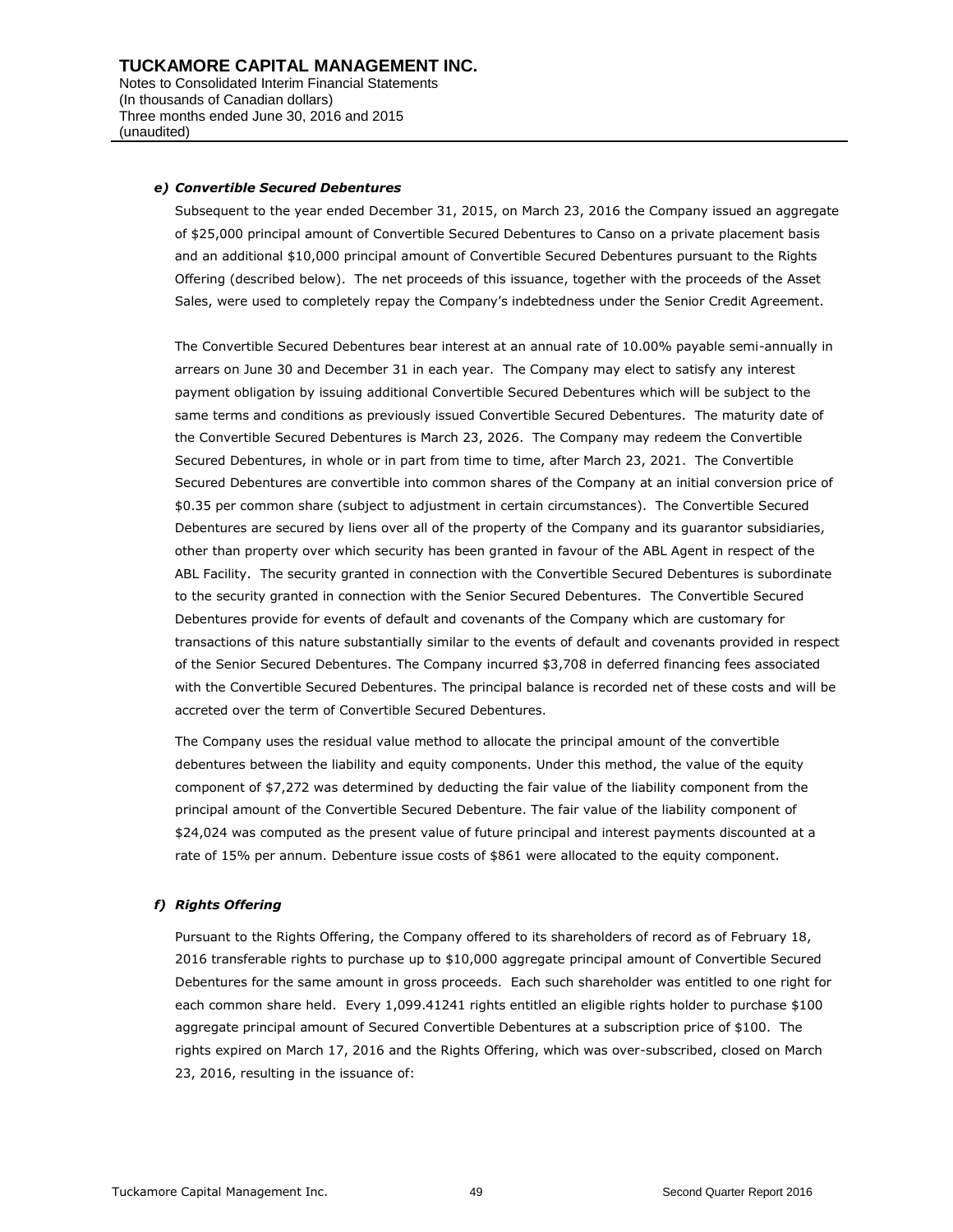- \$1,969,000 aggregate principal amount of Convertible Secured Debentures upon the exercise of the basic subscription privilege;and
- \$8,030,400 aggregate principal amount of Convertible Secured Debentures issued to oversubscribing purchasers on a pro-rata basis, pursuant to the additional subscription privilege.

### **6. Selling, General & Administrative Expenses**

|                        |    | Three months ended<br>June 30, |    |                               |    | Six months ended<br>June 30, |                               |       |  |
|------------------------|----|--------------------------------|----|-------------------------------|----|------------------------------|-------------------------------|-------|--|
|                        |    | 2016                           |    | 2015<br>Restated<br>(note 12) |    |                              | 2015<br>Restated<br>(note 12) |       |  |
| Salaries & Benefits    | \$ | 1,669                          | \$ | 1,147                         | \$ | 4,399                        | \$                            | 3,742 |  |
| <b>Occupancy Costs</b> |    | 234                            |    | 333                           |    | 603                          |                               | 793   |  |
| Travel                 |    | 235                            |    | 449                           |    | 474                          |                               | 731   |  |
| Repairs & Maintenance  |    | 115                            |    | 244                           |    | 300                          |                               | 544   |  |
| Office Expenses        |    | 207                            |    | 319                           |    | 593                          |                               | 716   |  |
| Audit & Accounting     |    | 219                            |    | 474                           |    | 420                          |                               | 766   |  |
| Other                  |    | 1,046                          |    | 1,064                         |    | 1,834                        |                               | 2,305 |  |
|                        | \$ | 3,725                          | \$ | 4,030                         | \$ | 8,623                        | \$                            | 9,597 |  |

## **7. Income taxes**

The major components of income tax recovery (expense) are as follows:

|                                                   | Three months ended June 30, |      |        |     |       | Six months ended June 30, |      |    |  |       |
|---------------------------------------------------|-----------------------------|------|--------|-----|-------|---------------------------|------|----|--|-------|
|                                                   |                             | 2016 |        |     | 2015  |                           | 2016 |    |  | 2015  |
| Total current income tax recovery (expense)       |                             |      | 20     | \$. | 20    |                           |      | 19 |  | 20    |
| Deferred income tax recovery:                     |                             |      |        |     |       |                           |      |    |  |       |
| Origination and reversal of temporary differences |                             |      |        |     | 1.816 |                           |      |    |  | 3,370 |
| Total deferred income tax (expense) recovery      |                             |      | $\sim$ |     | 1.816 |                           |      |    |  | 3,370 |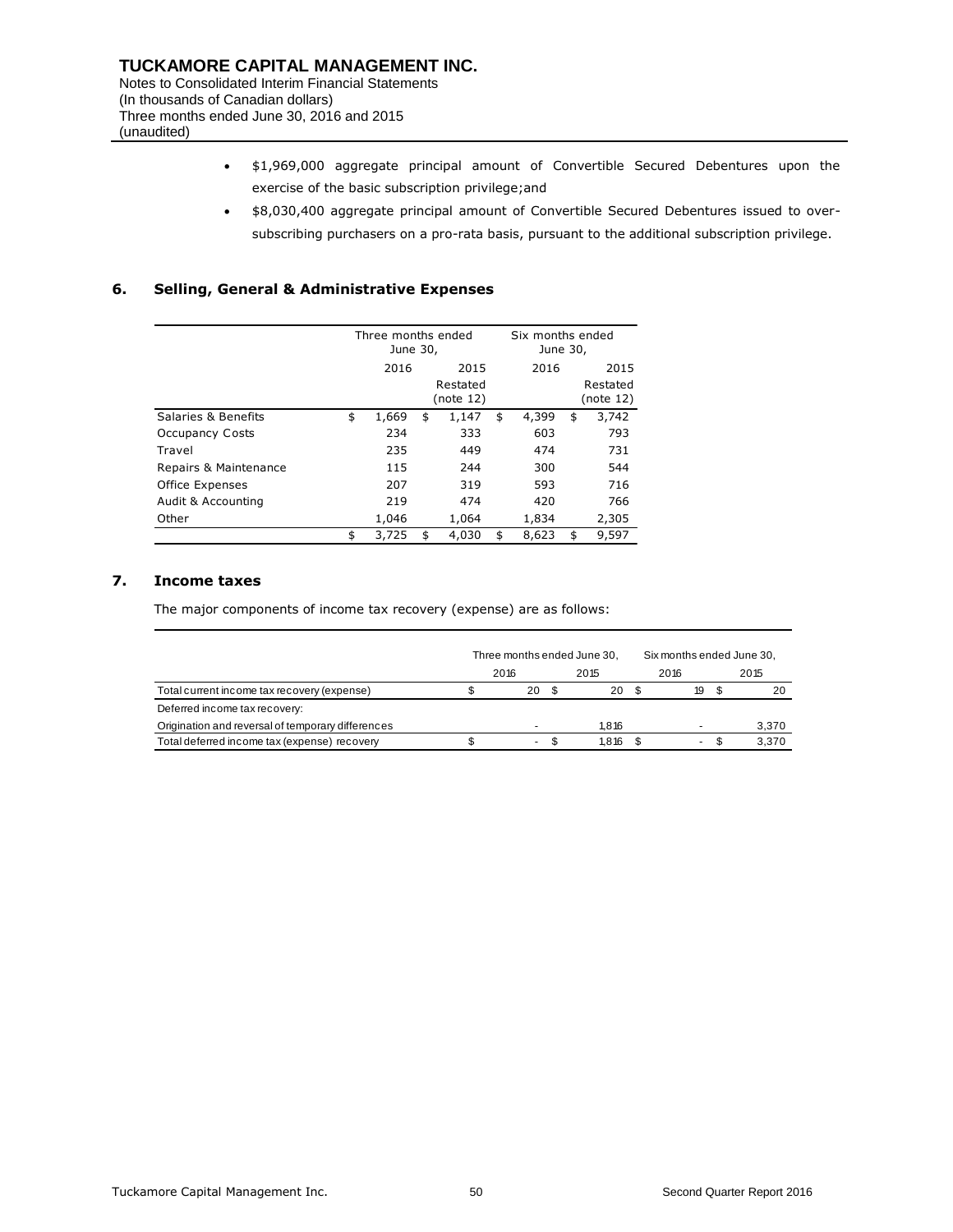### **8. Loss per share**

The shares issuable under the stock options and convertible secured debentures are the only potentially dilutive units.

The following table sets forth the adjustments to the numerator and denominator for fully diluted loss per share:

| Three months ended June 30,                             | 2016                 | 2015     |
|---------------------------------------------------------|----------------------|----------|
| Numerator:                                              |                      |          |
| Net loss                                                | \$<br>$(6,716)$ \$   | (6, 274) |
| Denominator:                                            |                      |          |
| Weighted average number of shares outstanding (basic)   | 109,941              | 109,941  |
| Weighted average number of shares outstanding (diluted) | 109,941              | 109,941  |
|                                                         |                      |          |
| Six months ended June 30,                               | 2016                 | 2015     |
| Numerator:                                              |                      |          |
| Net loss                                                | \$<br>$(27, 533)$ \$ | (10,690) |
| Denominator:                                            |                      |          |
| Weighted average number of shares outstanding (basic)   | 109,941              | 109,941  |
| Weighted average number of shares outstanding (diluted) | 109,941              | 109,941  |

The effect of Convertible Secured Debentures at June 30, 2016 and vested stock options at June 30, 2015 were anti-dilutive.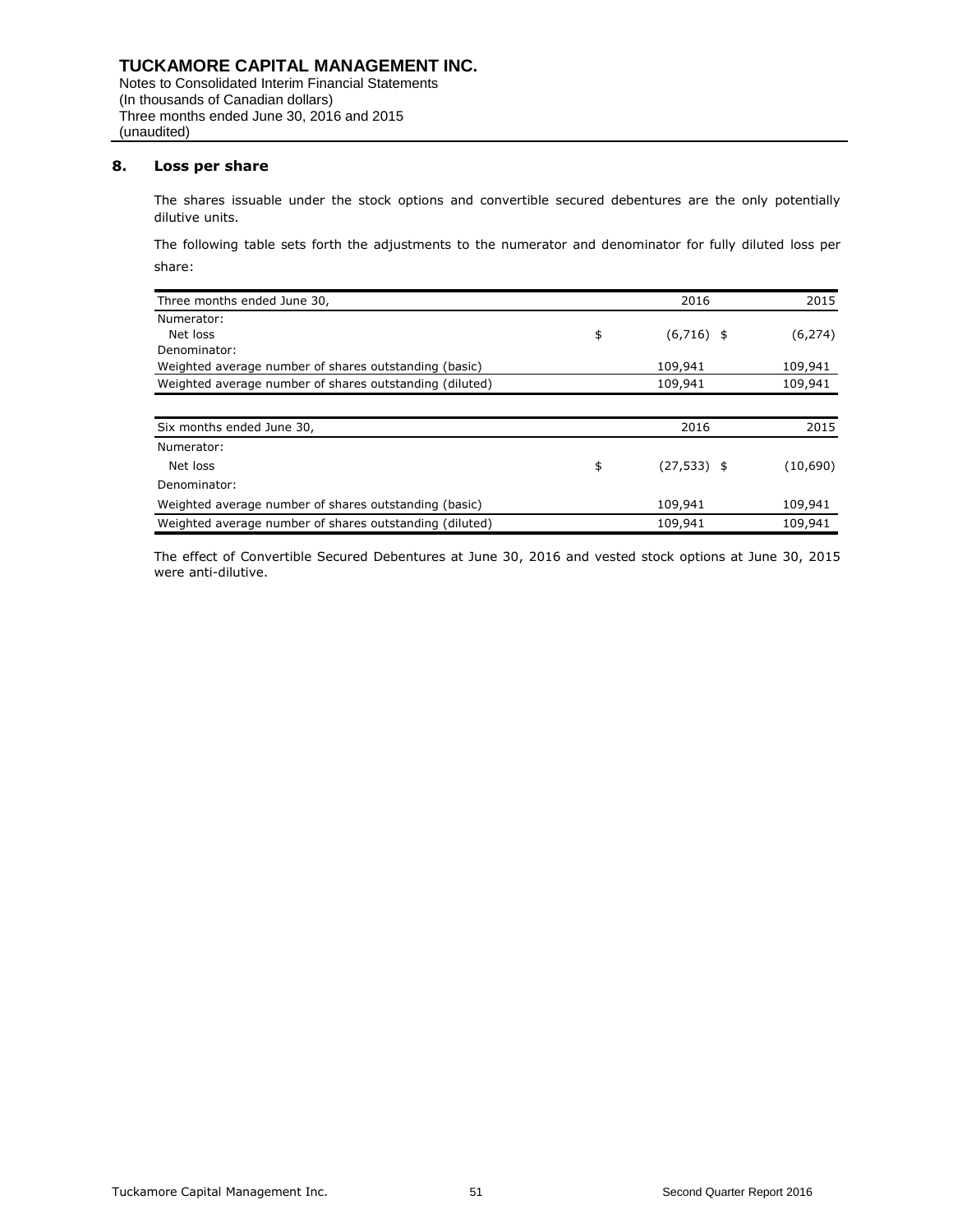## **9. Contingencies**

Tuckamore and its Operating Partnerships are subject to claims and litigation proceedings arising in the normal course of operations. These contingencies are provided for when they are likely to occur and can be reasonably estimated. Management believes that these claims are without merit and as such they are being rigorously defended.

A statement of claim has been filed by a seller of a minority position in a subsidiary of Tuckamore in connection with the calculation of income as related to a promissory note forming part of the transaction. The claim is being defended and management feels the claim is without merit. The Company has also made a counterclaim.

In March 2015, the Company was advised by Brompton Corp. ("Brompton") that Brompton has received notices of reassessment from the Canada Revenue Agency (the "CRA") in which the CRA has denied the deduction to Brompton of certain non-capital losses and other tax attributes in computing Brompton's income for the 2010 to 2014 taxation years. Brompton is seeking indemnification in the amount of \$4,099 (which includes interest) from Tuckamore Holdings LP, representing approximately 40% of its taxes, losses or costs, pursuant to certain agreements entered into by Tuckamore Holdings LP prior to the sale of its interest in Brompton.

Tuckamore previously announced, in September 2014, that it had been notified by Brompton that in the event that Brompton is subject to taxes assessed by CRA or incurs losses or costs associated with the CRA's review, it would be seeking indemnification for approximately 40% of these taxes, losses or costs pursuant to agreements entered into by Tuckamore Holdings LP. Tuckamore Holdings LP, a wholly-owned subsidiary of Tuckamore, previously held approximately 40% of the outstanding equity of Brompton. Tuckamore Holdings LP sold its Class A shares in Brompton in September 2011.

On June 12, 2015, Brompton served Tuckamore and certain of its affiliates with a Statement of Claim seeking among other things, indemnification in the amount of 40% of the CRA's notices of reassessment for the 2010-2012 taxation years. On July 13, 2015, Tuckamore and its affiliates served their Statement of Defence denying Brompton's allegations and relying on, among other things, a corresponding warranty and indemnity provided by Brompton to Tuckamore. Brompton has brought a motion for summary judgement, which will be heard in the summer of 2016. The Company has not provided for any amount with respect to this matter in its consolidated audited financial statements for the period ending June 30, 2016.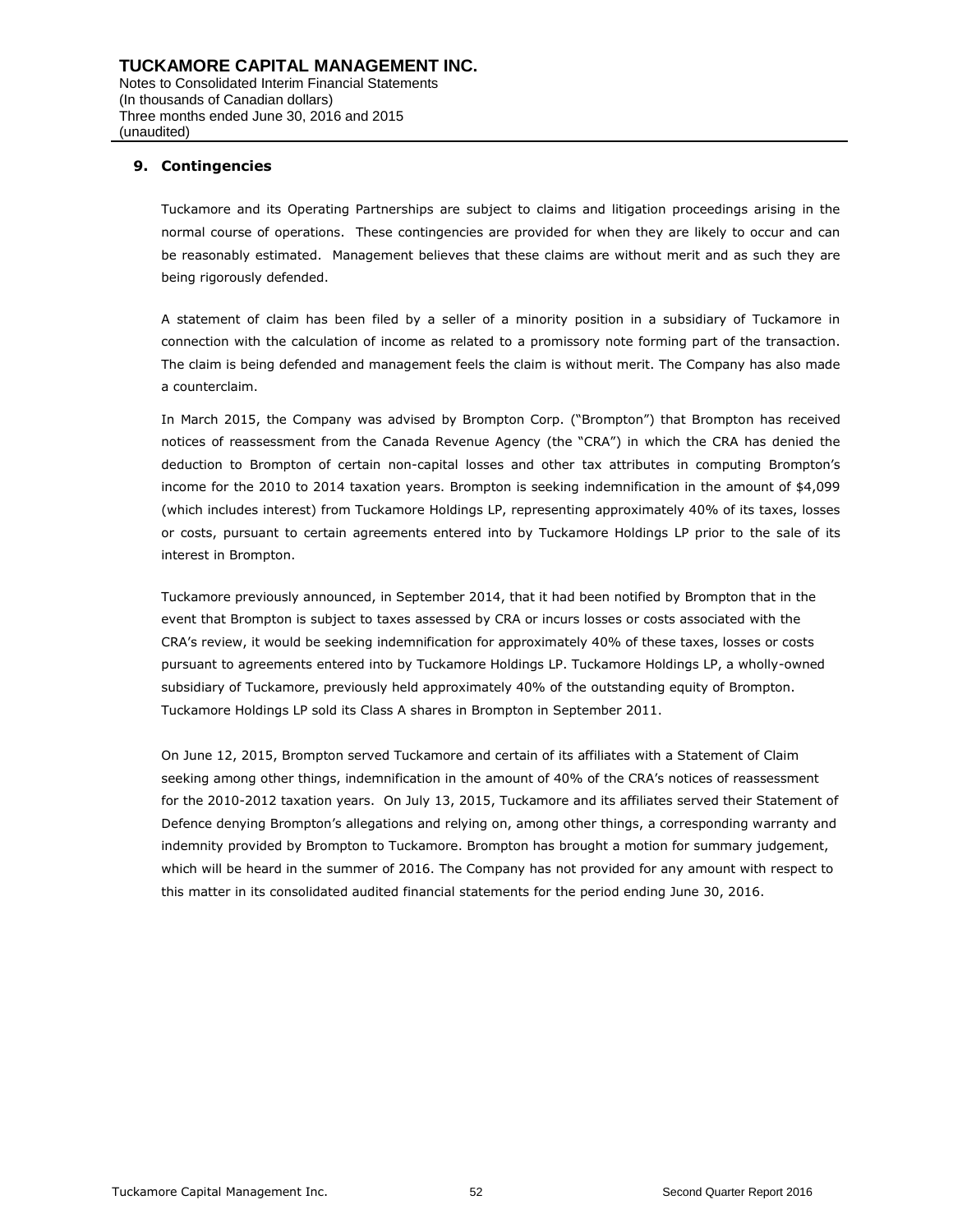### **10. Related party disclosures**

a) Other related party transactions

Income from long-term investments includes \$nil and \$191 of rent expense paid to a company owned by the minority shareholder of Gusgo for the three and six months ended June 30, 2016 (2015 - \$209 and \$418). Interest charged to joint venture Operating Partners on advances was \$nil and \$59 for the three and six month periods ended June 30, 2016 (June 30, 2015 - \$64 and \$129). Two operating leases for property, with quarterly rents of \$78 and \$75 are with a landlord in which an executive of Tuckamore holds an indirect minority interest (2015 - \$78 and \$75). These transactions occurred in the normal course of business and are recorded at the exchange amount, which is the amount of consideration established and agreed to between the parties.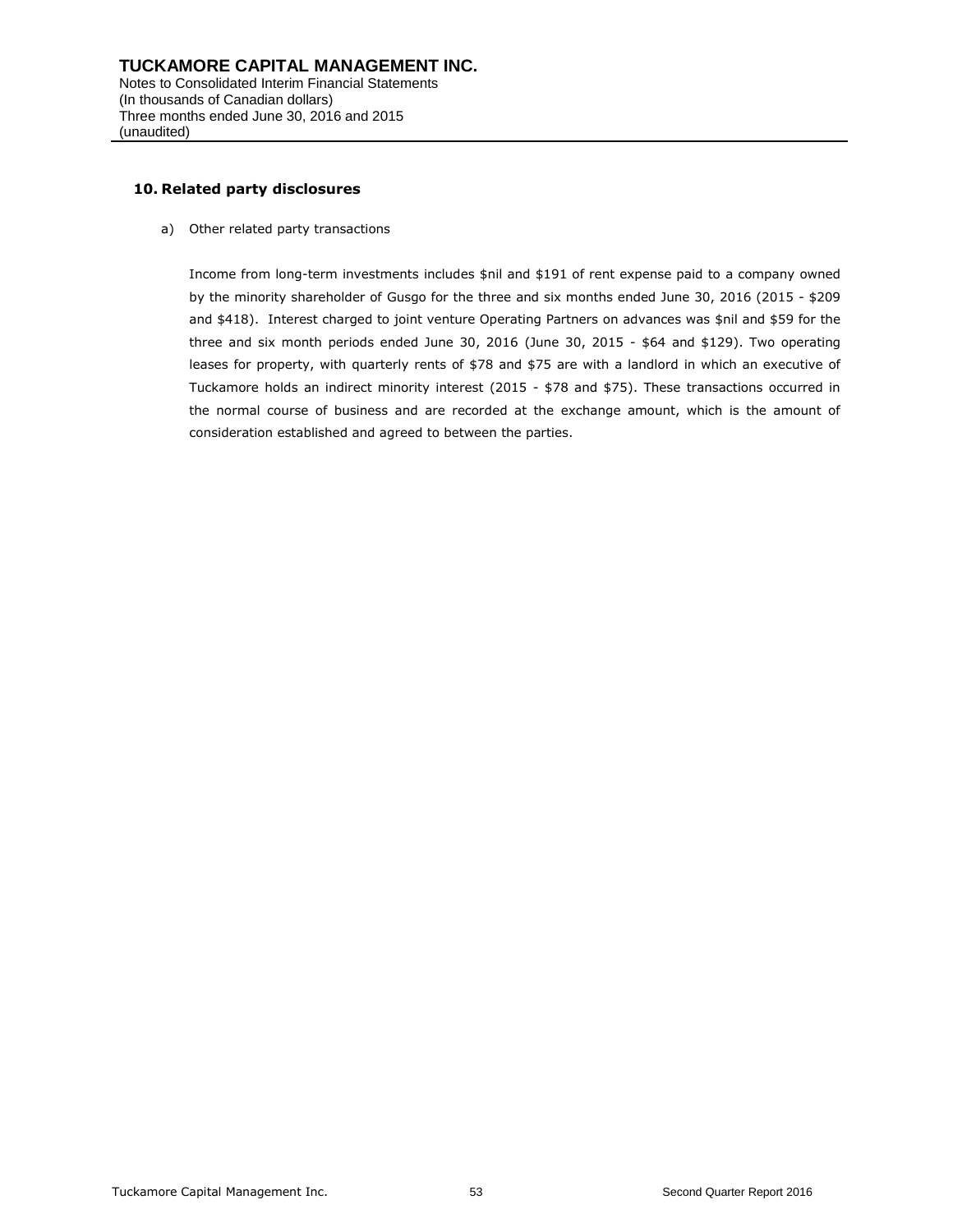### **11. Segmented information**

(unaudited)

During the quarter ended March 31, 2016, Tuckamore completed the sale of its interest in Gusgo, as well as substantially all of the net assets of Quantum Murray and Titan. As at June 30, 2016, Tuckamore's only remaining investment was its interest in ClearStream. Given the significant change in organizational structure, the Company considered and concluded that there was a change in its reportable segments. The reportable segments discussed below, represent the reportable segments that the chief operating decision makers consider when reviewing the performance of ClearStream and deciding where to allocate resources. Tuckamore has three reportable operating segments, each of which has separate operational management and management reporting information. All or substantially all of Tuckamore's operations, assets and employees are located in Canada. The Maintenance and Construction division is a fully integrated provider of maintenance and construction services to the energy industry. This division is capable of providing maintenance services, welding, fabrication, machining, construction, turnaround services and a resource/labour supply to companies in the conventional oil and gas and oilsands markets. The Wear, Fabrication and Transportation division specializes in the supply, fabrication and transportation of overlay pipe spools, pipe bends, wear plate, welding services, custom fabrication, pipe management and storage services. The Corporate division is a standard head office function which deals with strategic planning, corporate communications, taxes, legal, marketing, finance, financing (including interest expense), human resources and information technology for the entire organization. This division includes the head office costs for both Tuckamore and ClearStream. The eliminations column represent adjustments required to reconcile Tuckamore's segmented reporting, to the income(loss) from continuing operations. This column represents interdivisional eliminations and adjustments required to account for joint ventures under IFRS 11.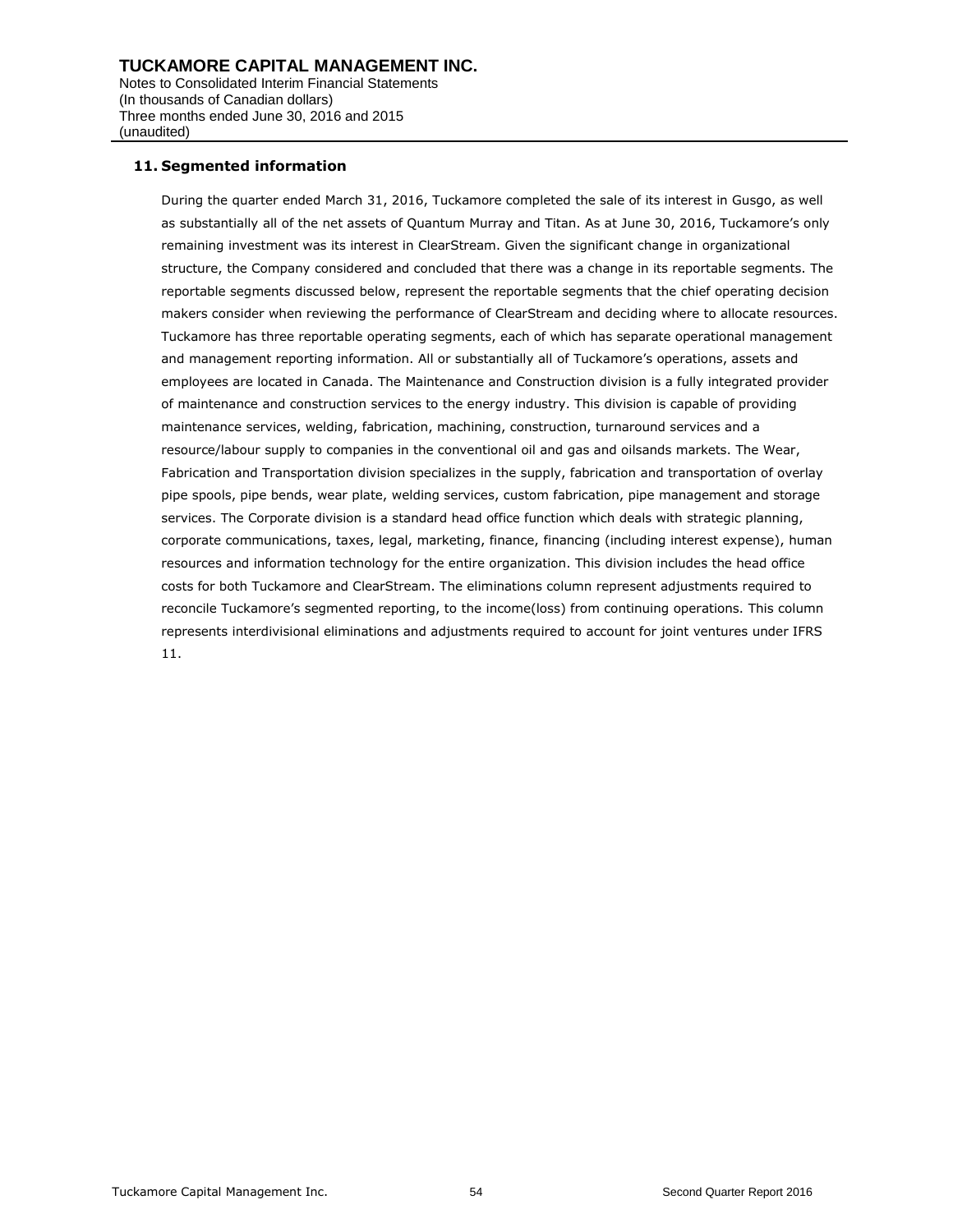| Three months ended<br>June 30, 2016          | Maintenance and<br>Construction | Wear, Fabrication<br>Corporate<br>and Transportation |          | Eliminations | Total     |  |
|----------------------------------------------|---------------------------------|------------------------------------------------------|----------|--------------|-----------|--|
|                                              |                                 |                                                      |          |              |           |  |
| Revenues                                     | 50,971                          | 11,450                                               |          | (1,086)      | 61,335    |  |
| Cost of revenues                             | (46,866)                        | (9, 945)                                             |          | 941          | (55, 870) |  |
| Gross profit                                 | 4,105                           | 1,505                                                |          | (145)        | 5,465     |  |
| Selling, general and administrative          | (229)                           | (66)                                                 | (3, 464) | 34           | (3, 725)  |  |
| Amortization of intangible assets            | (78)                            | (72)                                                 | (751)    |              | (901)     |  |
| Depreciation                                 | (683)                           | (726)                                                | (144)    | (33)         | (1,586)   |  |
| Income from long-term investments            |                                 |                                                      |          | 80           | 80        |  |
| Interest expense                             | (94)                            | (82)                                                 | (4,528)  |              | (4,704)   |  |
| Income (loss) before income taxes            | 3,021                           | 559                                                  | (8,887)  | (64)         | (5, 371)  |  |
| Income tax (expense) recovery - current      | (32)                            |                                                      | 51       | (39)         | (20)      |  |
| Net income (loss) from continuing operations | 2,989                           | 559                                                  | (8,836)  | (103)        | (5, 391)  |  |
| Add back:                                    |                                 |                                                      |          |              |           |  |
| Interest expense                             | 94                              | 82                                                   | 4,528    |              | 4,704     |  |
| Amortization                                 | 78                              | 72                                                   | 751      |              | 901       |  |
| Depreciation                                 | 683                             | 726                                                  | 144      | 33           | 1,586     |  |
| Income tax (recovery) expense - current      | 32                              |                                                      | (51)     | 39           | 20        |  |
| <b>EBITDA</b> from continuing operations     | 3,876                           | 1,439                                                | (3, 464) | (31)         | 1,820     |  |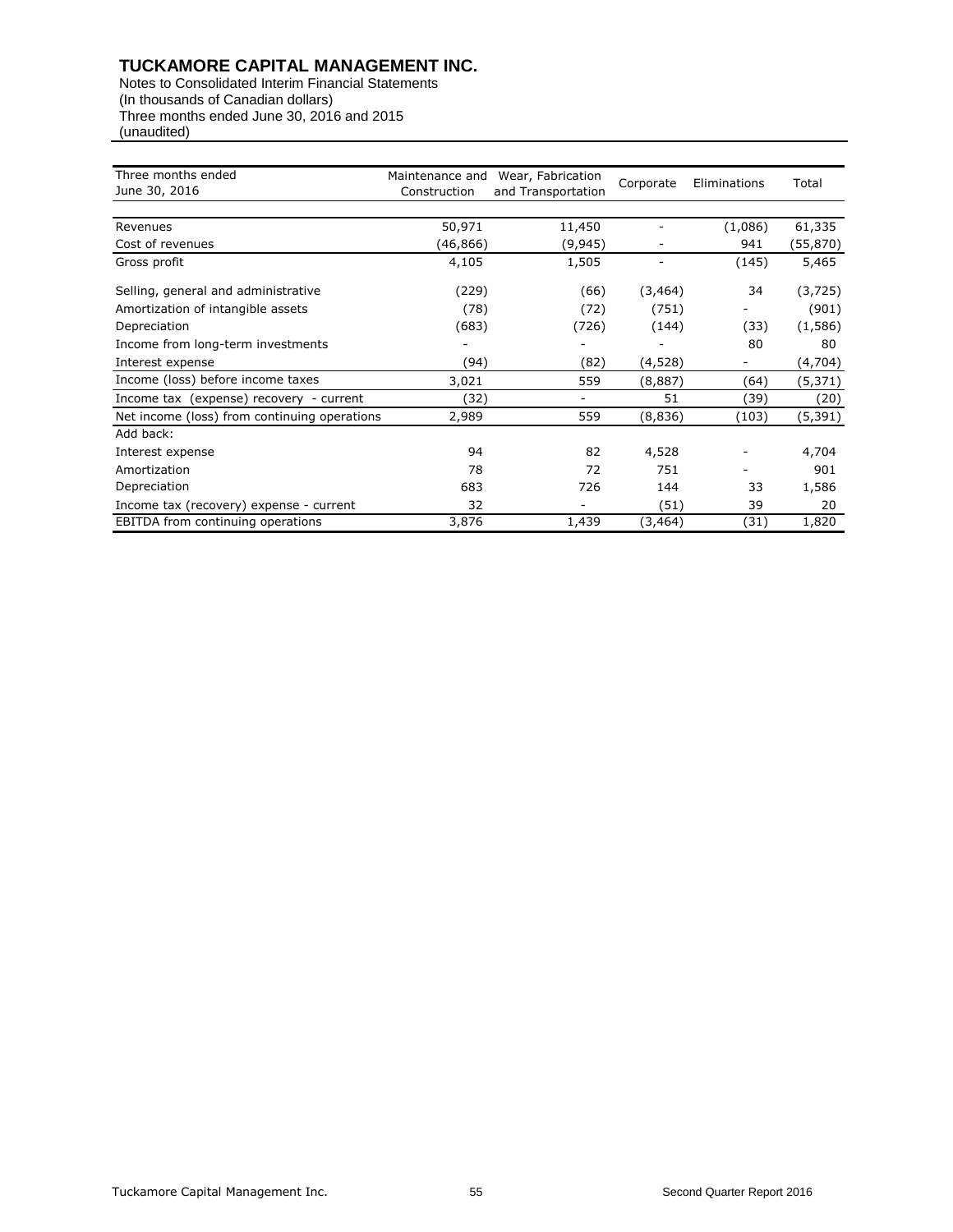| Six months ended                             | Maintenance and | Wear, Fabrication  |           |              |            |
|----------------------------------------------|-----------------|--------------------|-----------|--------------|------------|
| June 30, 2016                                | Construction    | and Transportation | Corporate | Eliminations | Total      |
|                                              |                 |                    |           |              |            |
| Revenues                                     | 106,034         | 26,120             |           | (2, 179)     | 129,975    |
| Cost of revenues                             | (98, 852)       | (22,291)           |           | 1,949        | (119, 194) |
| Gross profit                                 | 7,182           | 3,829              |           | (230)        | 10,781     |
|                                              |                 |                    |           |              |            |
| Selling, general and administrative          | (665)           | (256)              | (7, 748)  | 46           | (8,623)    |
| Amortization of intangible assets            | (124)           | (144)              | (1, 532)  | (2)          | (1,802)    |
| Depreciation                                 | (1, 410)        | (1, 435)           | (289)     |              | (3, 134)   |
| Income from long-term investments            |                 |                    |           | (155)        | (155)      |
| Interest expense                             | (188)           | (191)              | (10, 566) |              | (10, 945)  |
| Gain from assets held for sale               |                 |                    | 1,114     |              | 1,114      |
| Write-down of goodwill                       |                 |                    | (8,700)   |              | (8,700)    |
| Gain on sale of investment                   |                 |                    |           |              |            |
| Income (loss) before income taxes            | 4,795           | 1,803              | (27, 721) | (341)        | (21,464)   |
| Income tax expense - current                 | (46)            |                    | (19)      | 46           | (19)       |
| Income tax (expense) recovery - deferred     |                 |                    |           |              |            |
| Net income (loss) from continuing operations | 4,749           | 1,803              | (27, 740) | (295)        | (21, 483)  |
| Add back:                                    |                 |                    |           |              |            |
| Interest expense                             | 188             | 191                | 10,566    |              | 10,945     |
| Amortization                                 | 124             | 144                | 1,532     | 2            | 1,802      |
| Depreciation                                 | 1,410           | 1,435              | 289       |              | 3,134      |
| Income tax expense - current                 | 46              |                    | 19        | (46)         | 19         |
| Income tax expense (recovery) - deferred     |                 |                    |           |              |            |
| EBITDA from continuing operations            | 6,517           | 3,573              | (15, 334) | (339)        | (5, 583)   |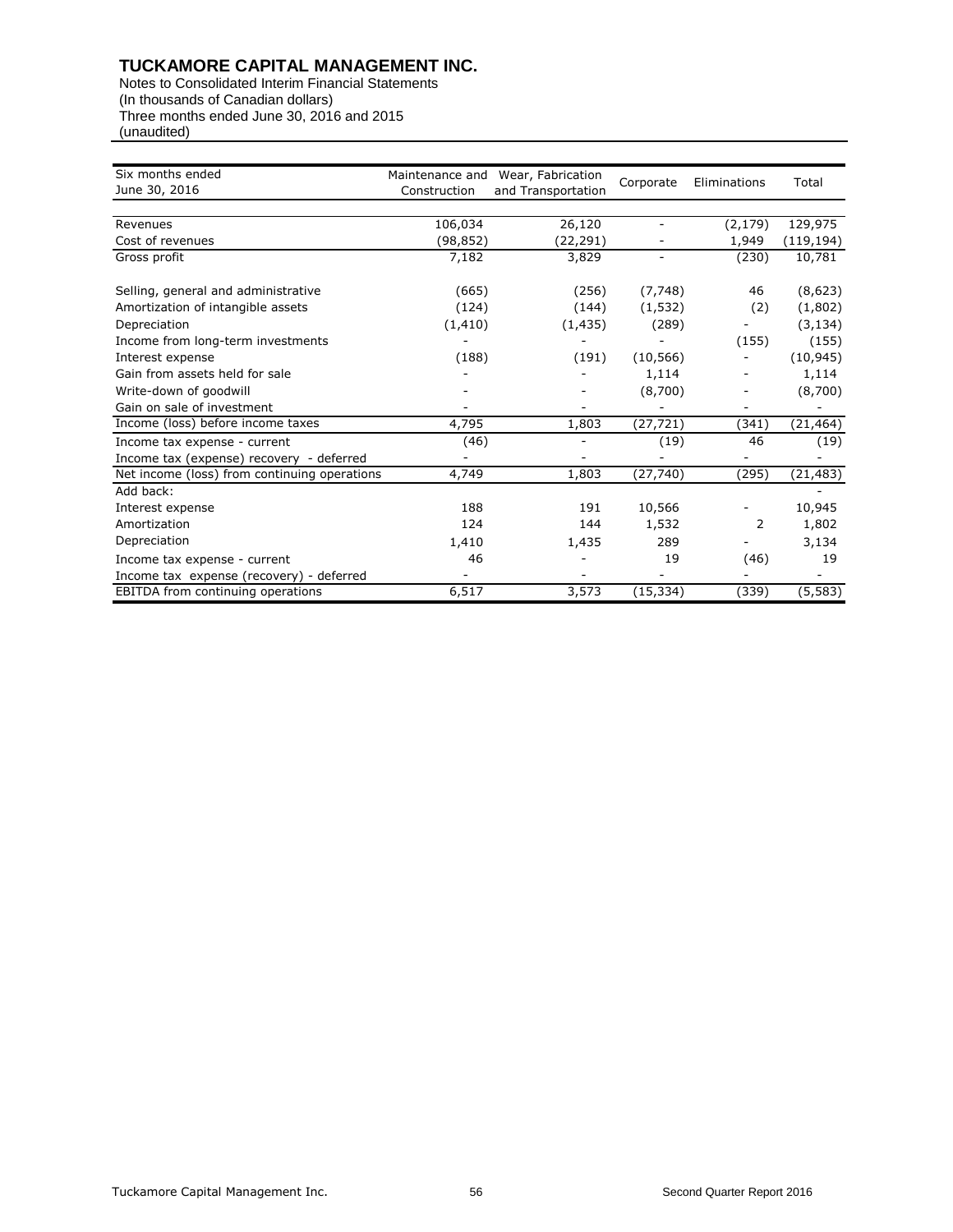| Three months ended<br>June 30, 2015             | Maintenance and<br>Construction | Wear, Fabrication<br>and Transportation |          |    | Corporate   |    | Elimination<br>s | Total       |
|-------------------------------------------------|---------------------------------|-----------------------------------------|----------|----|-------------|----|------------------|-------------|
|                                                 |                                 |                                         |          |    |             |    |                  |             |
| Revenues                                        | \$<br>96,080                    | \$                                      | 24,291   | \$ |             | \$ | (1,835)          | \$118,536   |
| Cost of revenues                                | (85, 241)                       |                                         | (20,005) |    |             |    | 1,638            | (103, 608)  |
| Gross profit                                    | 10,839                          |                                         | 4,286    |    |             |    | (197)            | 14,928      |
| Selling, general and administrative             | (887)                           |                                         | (198)    |    | (2,964)     |    | 19               | (4,030)     |
| Amortization of intangible assets               | (46)                            |                                         | (7)      |    | (1, 274)    |    | (81)             | (1, 408)    |
| Depreciation                                    | (1,041)                         |                                         | (838)    |    | (150)       |    |                  | (2,029)     |
| Income from equity investment                   |                                 |                                         |          |    |             |    | 653              | 653         |
| Interest expense                                | (101)                           |                                         | (101)    |    | (5,654)     |    | 63               | (5, 793)    |
| Restructuring costs                             |                                 |                                         |          |    | (2,607)     |    | -                | (2,607)     |
| Income (loss) before income taxes               | \$<br>8,764                     | \$                                      | 3,142    |    | \$ (12,649) | \$ | 457              | \$<br>(286) |
| Income tax expense - current                    | (37)                            |                                         |          |    | (20)        |    | 37               | (20)        |
| Income tax recovery (expense) - deferred        |                                 |                                         |          |    | 1,795       |    | 21               | 1,816       |
| Net income (loss) from continuing operations \$ | 8,727                           | \$                                      | 3,142    |    | \$(10, 874) | \$ | 515              | \$<br>1,510 |
| Add back:                                       |                                 |                                         |          |    |             |    |                  |             |
| Interest expense                                | 101                             |                                         | 101      |    | 5,654       |    | (63)             | 5,793       |
| Amortization                                    | 46                              |                                         | 7        |    | 1,274       |    | 81               | 1,408       |
| Depreciation                                    | 1,041                           |                                         | 838      |    | 150         |    |                  | 2,029       |
| Income tax expense - current                    | 37                              |                                         |          |    | 20          |    | (37)             | 20          |
| Income tax (recovery) expense - deferred        |                                 |                                         |          |    | (1,795)     |    | (21)             | (1, 816)    |
| EBITDA from continuing operations               | \$<br>9,952                     | \$                                      | 4,088    | \$ | (5, 571)    | \$ | 475              | \$<br>8,944 |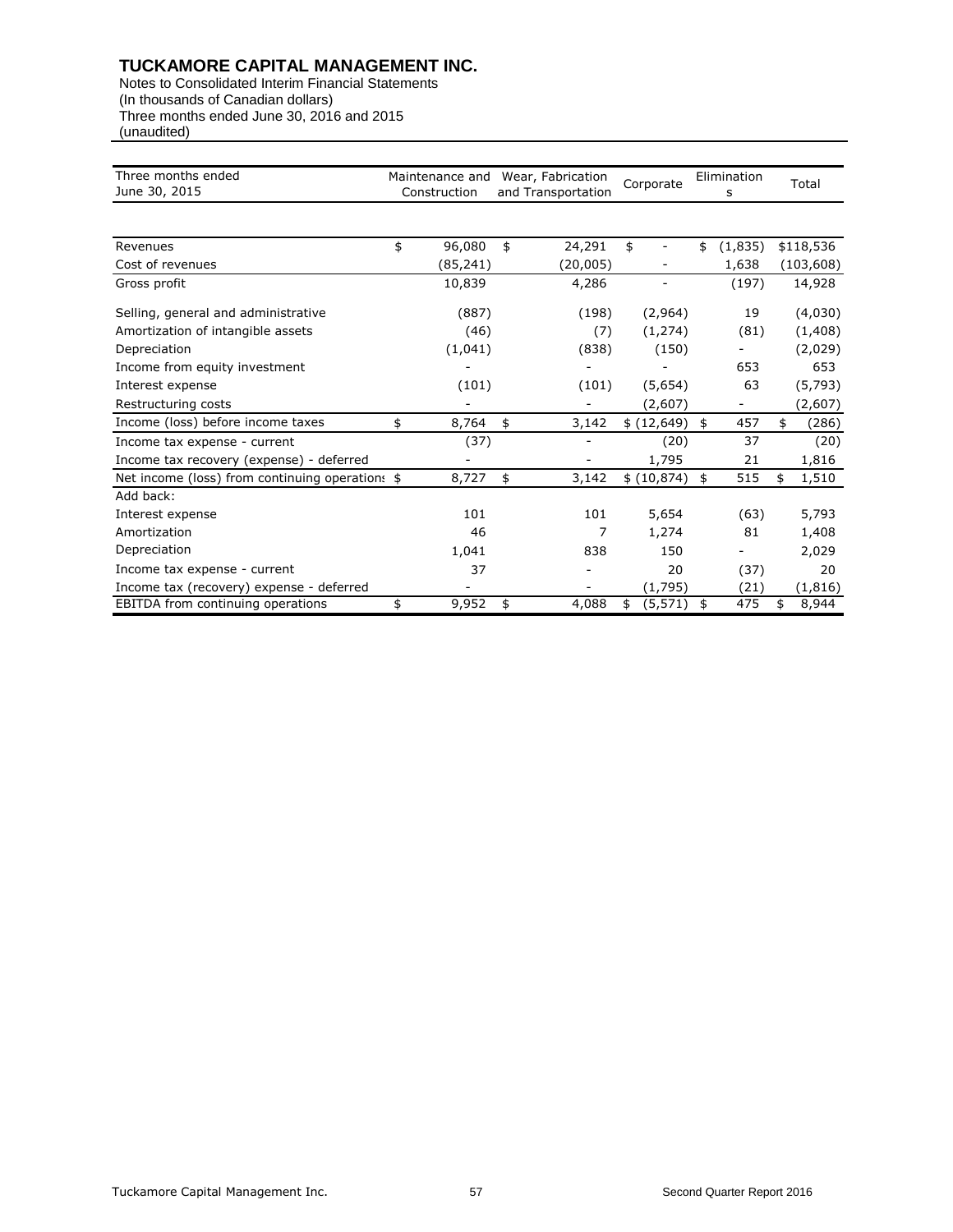| Six months ended<br>June 30, 2015               | Maintenance and<br>Construction |            | Wear, Fabrication<br>and Transportation |           | Corporate |              | Elimination<br>s |          | Total |            |
|-------------------------------------------------|---------------------------------|------------|-----------------------------------------|-----------|-----------|--------------|------------------|----------|-------|------------|
|                                                 |                                 |            |                                         |           |           |              |                  |          |       |            |
| Revenues                                        | \$                              | 166,193    | \$                                      | 47,502    | \$        |              | \$               | (3, 191) |       | \$210,504  |
| Cost of revenues                                |                                 | (149, 163) |                                         | (37, 504) |           |              |                  | 2,821    |       | (183, 846) |
| Gross profit                                    |                                 | 17,030     |                                         | 9,998     |           |              |                  | (370)    |       | 26,658     |
| Selling, general and administrative             |                                 | (1,390)    |                                         | (454)     |           | (7, 794)     |                  | 41       |       | (9, 597)   |
| Amortization of intangible assets               |                                 | (93)       |                                         | (175)     |           | (2, 551)     |                  | 1        |       | (2,818)    |
| Depreciation                                    |                                 | (2,035)    |                                         | (1,649)   |           | (308)        |                  | (27)     |       | (4,019)    |
| Income from equity investment                   |                                 |            |                                         |           |           |              |                  | 708      |       | 708        |
| Interest expense                                |                                 | (255)      |                                         | (218)     |           | (10, 935)    |                  | (337)    |       | (11, 745)  |
| <b>Transaction costs</b>                        |                                 |            |                                         |           |           | (2,607)      |                  |          |       | (2,607)    |
| Income (loss) before income taxes               | \$                              | 13,257     | \$                                      | 7,502     |           | \$ (24, 195) | \$               | 16       | \$    | (3,420)    |
| Income tax expense - current                    |                                 | (7)        |                                         |           |           | 18           |                  | (31)     |       | (20)       |
| Income tax (expense) recovery - deferred        |                                 |            |                                         |           |           | 3,360        |                  | 10       |       | 3,370      |
| Net income (loss) from continuing operations \$ |                                 | 13,250     | \$                                      | 7,502     |           | \$(20, 817)  | \$               | (5)      | \$    | (70)       |
| Add back:                                       |                                 |            |                                         |           |           |              |                  |          |       |            |
| Interest expense                                |                                 | 255        |                                         | 218       |           | 10,935       |                  | 337      |       | 11,745     |
| Amortization                                    |                                 | 93         |                                         | 175       |           | 2,551        |                  | (1)      |       | 2,818      |
| Depreciation                                    |                                 | 2,035      |                                         | 1,649     |           | 308          |                  | 27       |       | 4,019      |
| Income tax expense - current                    |                                 |            |                                         |           |           | (18)         |                  | 31       |       | 20         |
| Income tax expense (recovery) - deferred        |                                 |            |                                         |           |           | (3,360)      |                  | (10)     |       | (3, 370)   |
| EBITDA from continuing operations               | \$                              | 15,640     | \$                                      | 9,544     |           | \$(10,401)   | \$               | 379      |       | 15,162     |